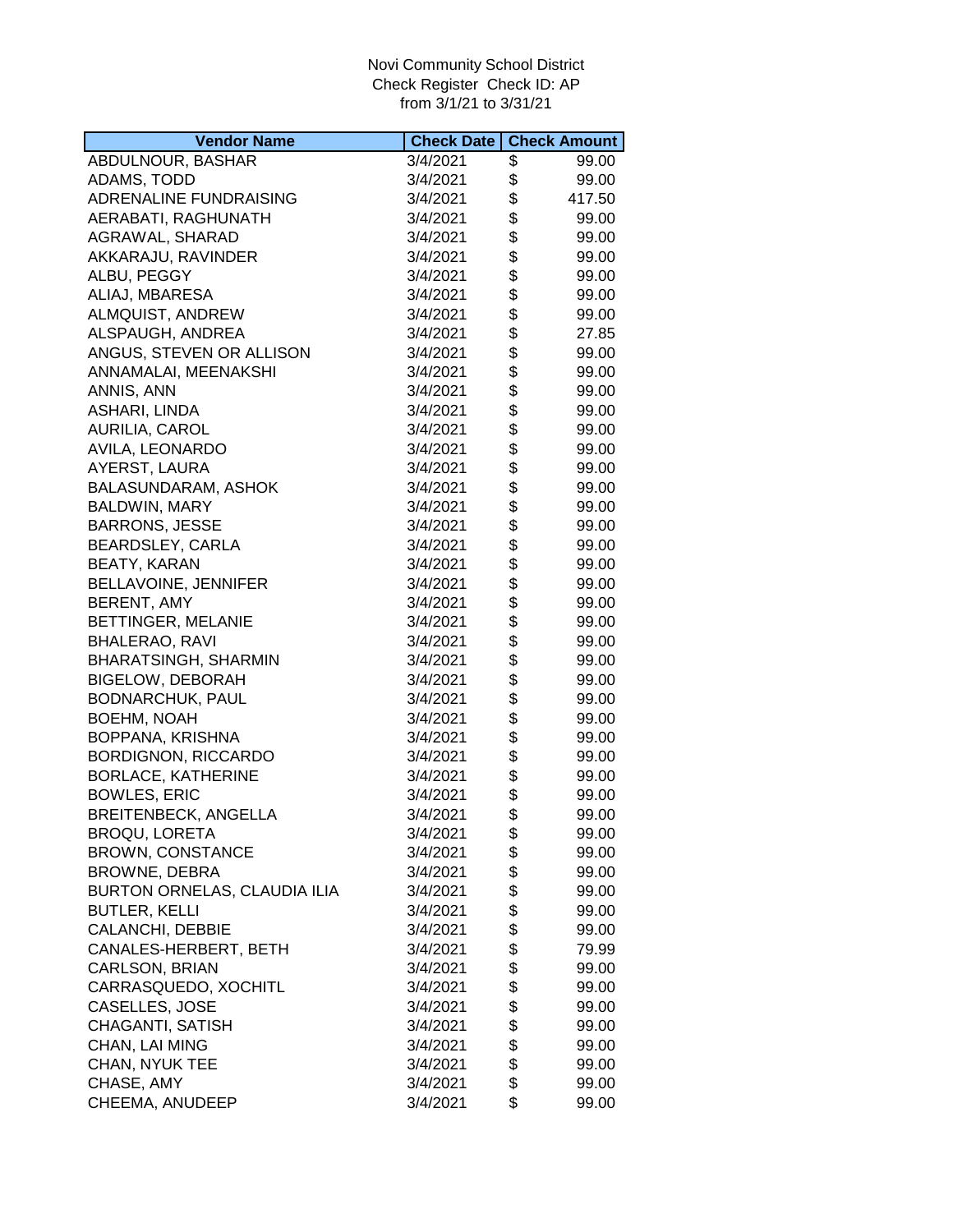|                                | from 3/1/21 to 3/31/21 |                     |
|--------------------------------|------------------------|---------------------|
| <b>Vendor Name</b>             | <b>Check Date</b>      | <b>Check Amount</b> |
| <b>CHITTURI, MURALI</b>        | 3/4/2021               | \$<br>99.00         |
| CHO, MI-K                      | 3/4/2021               | \$<br>99.00         |
| CHOI, JAEBONG                  | 3/4/2021               | \$<br>99.00         |
| CHOI, YOONSUK                  | 3/4/2021               | \$<br>99.00         |
| <b>CLIFFORD, LAURIE</b>        | 3/4/2021               | \$<br>40.47         |
| COBB, ERICKA                   | 3/4/2021               | \$<br>99.00         |
| <b>COHN, JENNIFER</b>          | 3/4/2021               | \$<br>99.00         |
| COMB, ANDREW                   | 3/4/2021               | \$<br>198.00        |
| CONNER, AKEMI                  | 3/4/2021               | \$<br>99.00         |
| COOK, JENNIFER                 | 3/4/2021               | \$<br>99.00         |
| COOK, JOHN                     | 3/4/2021               | \$<br>99.00         |
| CORRIGAN OIL/CORRIGAN TOWING C | 3/4/2021               | \$<br>12,330.06     |
| COX, TULUTULUIMOANA            | 3/4/2021               | \$<br>99.00         |
| DARAM, RAMESH                  | 3/4/2021               | \$<br>198.00        |
| DARASKAVICH, MIKE              | 3/4/2021               | \$<br>99.00         |
| DAYANANTHAN, MADHUSUDHANAN     | 3/4/2021               | \$<br>99.00         |
| DE ALBA ALVAREZ, RICARDO       | 3/4/2021               | \$<br>99.00         |
| <b>DELTACOM INC</b>            | 3/4/2021               | \$<br>25.00         |
| DEMORE, JENNIFER               | 3/4/2021               | \$<br>99.00         |
| <b>DESAI, SUMAN</b>            | 3/4/2021               | \$<br>99.00         |
| DIXON, BARBARA                 | 3/4/2021               | \$<br>99.00         |
| DOCKUS, ERIC                   | 3/4/2021               | \$<br>99.00         |
| DODDAPANENI, DIVAKAR           | 3/4/2021               | \$<br>99.00         |
| DOSHI, CHANDRESH               | 3/4/2021               | \$<br>99.00         |
| DOUGLAS, LINDA                 | 3/4/2021               | \$<br>99.00         |
| DOYLE, KIMBERLY                | 3/4/2021               | \$<br>99.00         |
| DRAGOO, ROBYN                  | 3/4/2021               | \$<br>597.97        |
| DTE ENERGY                     | 3/4/2021               | \$<br>18,943.45     |
| DURGUN, EMIN                   | 3/4/2021               | \$<br>99.00         |
| DZIADOSZ, MARY                 | 3/4/2021               | \$<br>99.00         |
| EISENHUTH, JESSE               | 3/4/2021               | \$<br>99.00         |
| ELY, ANJOO                     | 3/4/2021               | \$<br>99.00         |
| <b>EMANUEL, STEPHANIE</b>      | 3/4/2021               | \$<br>99.00         |
| <b>ENDRESZL, KRSITINE</b>      | 3/4/2021               | \$<br>99.00         |
| ENVIRO-CLEAN SERVICES INC      | 3/4/2021               | \$<br>10,203.95     |
| ESCOBEBO, LAURA                | 3/4/2021               | \$<br>99.00         |
| <b>ESPINOSA, BRIDGET</b>       | 3/4/2021               | \$<br>67.25         |
| <b>EVER KOLD REFRIGERATION</b> | 3/4/2021               | \$<br>548.00        |
| FALLONE, BARBARA               | 3/4/2021               | \$<br>99.00         |
| FELCHER, ALYSSA                | 3/4/2021               | \$<br>99.00         |
| FERNSLER, JULIE                | 3/4/2021               | \$<br>99.00         |
| FORSYTH, KRISTEN               | 3/4/2021               | \$<br>99.00         |
| FORTIN, AMY                    | 3/4/2021               | \$<br>99.00         |
| FRADY, AMY                     | 3/4/2021               | \$<br>99.00         |
| <b>FRANCIS, SAMUEL</b>         | 3/4/2021               | \$<br>99.00         |
| FRANKLING, JENNIFER            | 3/4/2021               | \$<br>99.00         |
| FUKAGAWA, MIKI                 | 3/4/2021               | \$<br>99.00         |
| FURUKAWA, HITOSHI              | 3/4/2021               | \$<br>99.00         |
| GADDE, GOPI                    | 3/4/2021               | \$<br>99.00         |
|                                | 3/4/2021               | \$                  |
| GALLARDO, RONALD               |                        | \$<br>99.00         |
| <b>GAMI, RAHUL</b>             | 3/4/2021               | 99.00               |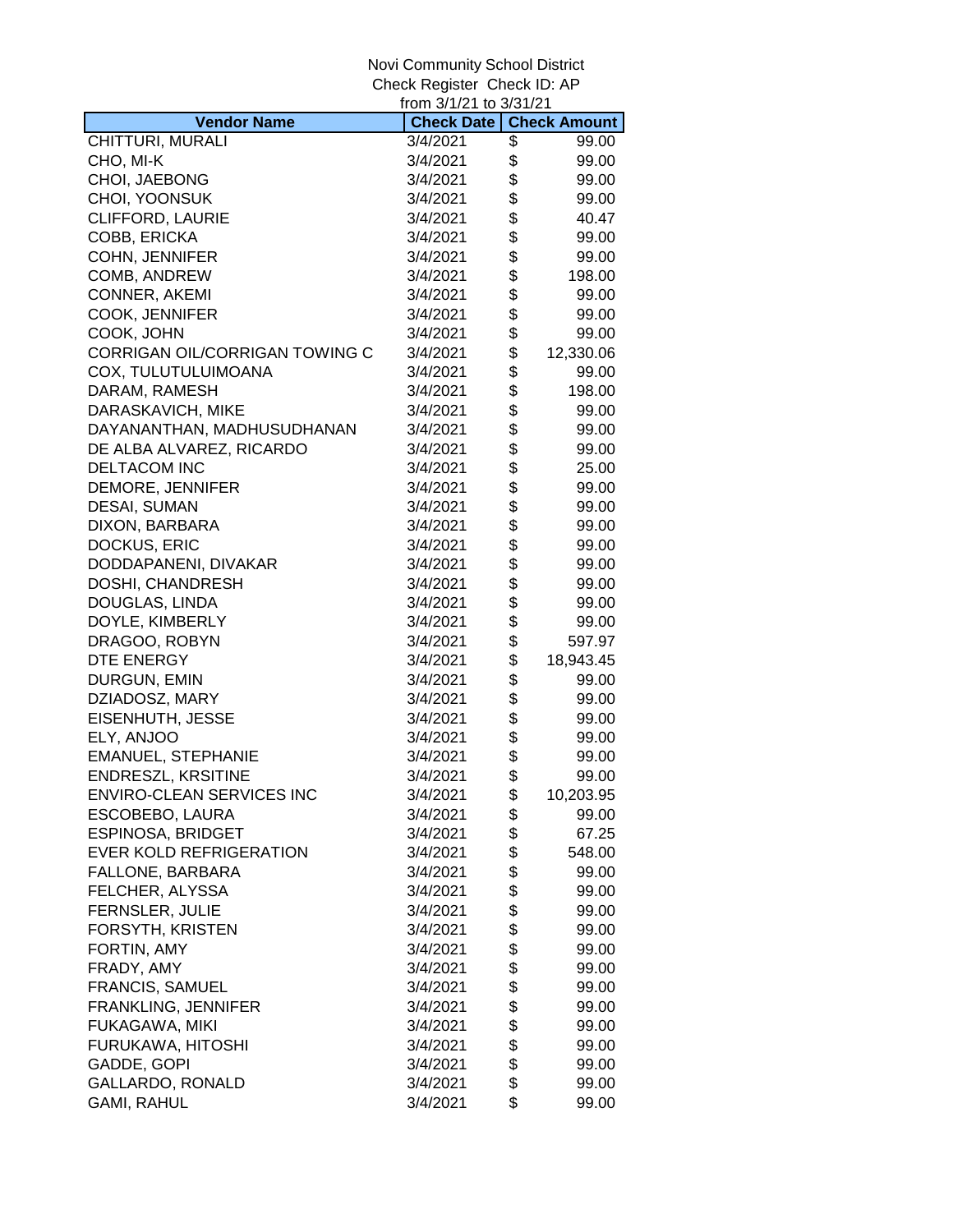| <b>Check Amount</b><br><b>Check Date</b><br>GANNAMANENI, VASU<br>\$<br>3/4/2021<br>99.00<br>\$<br><b>GARCIA, FERNANDO</b><br>3/4/2021<br>99.00<br>\$<br>GARCIA, REDONNA<br>3/4/2021<br>99.00<br>\$<br>GARG, PANKAJ<br>3/4/2021<br>99.00<br>\$<br>GAZZARARI, MICHAEL<br>3/4/2021<br>99.00<br>\$<br><b>GEERS, ANTHONY</b><br>3/4/2021<br>99.00<br>\$<br>GEORGE, ANTONIO<br>3/4/2021<br>99.00<br>\$<br><b>GEORGE, PRIYANKA</b><br>3/4/2021<br>99.00<br>\$<br>GIBSON, JENNIFER<br>3/4/2021<br>99.00<br>\$<br>GILGER, CELIA<br>3/4/2021<br>99.00<br>\$<br>GILMORE, KEVIN<br>3/4/2021<br>99.00<br>\$<br><b>GLEESON, STACEY</b><br>3/4/2021<br>99.00<br>\$<br>GOMERSALL, AMY<br>3/4/2021<br>99.00<br>\$<br><b>GOPISETTY, SAI</b><br>3/4/2021<br>99.00<br>\$<br><b>GUBBALA, SATISH</b><br>3/4/2021<br>99.00<br>\$<br><b>GUJARATHI, NIKHIL</b><br>3/4/2021<br>99.00<br>\$<br><b>GULATI, CHARU</b><br>3/4/2021<br>99.00<br>\$<br>GULLEDGE, DANIEL<br>3/4/2021<br>99.00<br>\$<br><b>GUNTUPALLI, ASWANI</b><br>3/4/2021<br>99.00<br>\$<br><b>GUZMAN, IRAN</b><br>3/4/2021<br>99.00<br>\$<br><b>HADLEY'S TOWING LLC</b><br>3/4/2021<br>250.00<br>\$<br>HALL, LIS<br>3/4/2021<br>99.00<br>\$<br>HAMBLIN, KATHRYN<br>3/4/2021<br>99.00<br>\$<br>HAN, SOO<br>3/4/2021<br>99.00<br>\$<br>HARDEMAN, RHONDA<br>3/4/2021<br>99.00<br>\$<br><b>HARRIS, JULIE</b><br>3/4/2021<br>99.00<br>\$<br><b>HARRIS, RACHEL</b><br>3/4/2021<br>99.00<br>\$<br>HASAN, MOHAMMAD<br>3/4/2021<br>99.00<br>\$<br>HASHIZUME, TOMONORI<br>3/4/2021<br>94.00<br>\$<br>HAYASHI, YOKO<br>3/4/2021<br>99.00<br>\$<br><b>HEARSCH, MOLLY</b><br>3/4/2021<br>99.00<br>\$<br>HOCKING, MARY<br>3/4/2021<br>99.00<br>\$<br>HOENER, KATHERINE<br>3/4/2021<br>99.00<br>\$<br>HOLGUIN NAVA, ANA LAURA<br>3/4/2021<br>99.00<br>\$<br>HOLLMAN, MICHELLE<br>3/4/2021<br>99.00<br>\$<br>HOUCHINS, JANA<br>3/4/2021<br>99.00<br>\$<br>HOUSEWORTH, LORETTA<br>3/4/2021<br>99.00<br>\$<br>HU, RUOMU<br>3/4/2021<br>99.00<br>\$<br>HUANG, LANYU<br>3/4/2021<br>99.00<br>\$<br>HUDACEK, KATHRYN<br>3/4/2021<br>99.00<br>\$<br>HURST, GARY<br>3/4/2021<br>18.00<br>\$<br>HUSSAIN, SADIA<br>3/4/2021<br>99.00<br>\$<br><b>IMAI, YUJIRO</b><br>3/4/2021<br>99.00<br>\$<br><b>INTEGRITY TESTING &amp; SAFETY ADM</b><br>3/4/2021<br>150.00<br>\$<br>INTERIM HOME HEALTHCARE OF OAK<br>3/4/2021<br>2,722.50<br>\$<br><b>ITOH, AKIOHIRO</b><br>3/4/2021<br>99.00<br>\$<br><b>JACKSON, HEATHER</b><br>3/4/2021<br>99.00<br>\$<br>JAGTAP, SUPRIYA<br>3/4/2021<br>99.00<br>\$<br>JALA, SRIRAM<br>3/4/2021<br>99.00<br>\$<br>JANAKIRAMAN, PUGAL<br>3/4/2021<br>99.00<br>\$<br>JANKE, JEREMY<br>3/4/2021<br>99.00 |                    | from 3/1/21 to 3/31/21 |  |
|-------------------------------------------------------------------------------------------------------------------------------------------------------------------------------------------------------------------------------------------------------------------------------------------------------------------------------------------------------------------------------------------------------------------------------------------------------------------------------------------------------------------------------------------------------------------------------------------------------------------------------------------------------------------------------------------------------------------------------------------------------------------------------------------------------------------------------------------------------------------------------------------------------------------------------------------------------------------------------------------------------------------------------------------------------------------------------------------------------------------------------------------------------------------------------------------------------------------------------------------------------------------------------------------------------------------------------------------------------------------------------------------------------------------------------------------------------------------------------------------------------------------------------------------------------------------------------------------------------------------------------------------------------------------------------------------------------------------------------------------------------------------------------------------------------------------------------------------------------------------------------------------------------------------------------------------------------------------------------------------------------------------------------------------------------------------------------------------------------------------------------------------------------------------------------------------------------------------------------------------------------------------------------------------------------------------------------------------------------------------------------------------------------------------------------------------------------------------------------------------------------------------------------------------------------------------------------------------------------------------------------------------|--------------------|------------------------|--|
|                                                                                                                                                                                                                                                                                                                                                                                                                                                                                                                                                                                                                                                                                                                                                                                                                                                                                                                                                                                                                                                                                                                                                                                                                                                                                                                                                                                                                                                                                                                                                                                                                                                                                                                                                                                                                                                                                                                                                                                                                                                                                                                                                                                                                                                                                                                                                                                                                                                                                                                                                                                                                                           | <b>Vendor Name</b> |                        |  |
|                                                                                                                                                                                                                                                                                                                                                                                                                                                                                                                                                                                                                                                                                                                                                                                                                                                                                                                                                                                                                                                                                                                                                                                                                                                                                                                                                                                                                                                                                                                                                                                                                                                                                                                                                                                                                                                                                                                                                                                                                                                                                                                                                                                                                                                                                                                                                                                                                                                                                                                                                                                                                                           |                    |                        |  |
|                                                                                                                                                                                                                                                                                                                                                                                                                                                                                                                                                                                                                                                                                                                                                                                                                                                                                                                                                                                                                                                                                                                                                                                                                                                                                                                                                                                                                                                                                                                                                                                                                                                                                                                                                                                                                                                                                                                                                                                                                                                                                                                                                                                                                                                                                                                                                                                                                                                                                                                                                                                                                                           |                    |                        |  |
|                                                                                                                                                                                                                                                                                                                                                                                                                                                                                                                                                                                                                                                                                                                                                                                                                                                                                                                                                                                                                                                                                                                                                                                                                                                                                                                                                                                                                                                                                                                                                                                                                                                                                                                                                                                                                                                                                                                                                                                                                                                                                                                                                                                                                                                                                                                                                                                                                                                                                                                                                                                                                                           |                    |                        |  |
|                                                                                                                                                                                                                                                                                                                                                                                                                                                                                                                                                                                                                                                                                                                                                                                                                                                                                                                                                                                                                                                                                                                                                                                                                                                                                                                                                                                                                                                                                                                                                                                                                                                                                                                                                                                                                                                                                                                                                                                                                                                                                                                                                                                                                                                                                                                                                                                                                                                                                                                                                                                                                                           |                    |                        |  |
|                                                                                                                                                                                                                                                                                                                                                                                                                                                                                                                                                                                                                                                                                                                                                                                                                                                                                                                                                                                                                                                                                                                                                                                                                                                                                                                                                                                                                                                                                                                                                                                                                                                                                                                                                                                                                                                                                                                                                                                                                                                                                                                                                                                                                                                                                                                                                                                                                                                                                                                                                                                                                                           |                    |                        |  |
|                                                                                                                                                                                                                                                                                                                                                                                                                                                                                                                                                                                                                                                                                                                                                                                                                                                                                                                                                                                                                                                                                                                                                                                                                                                                                                                                                                                                                                                                                                                                                                                                                                                                                                                                                                                                                                                                                                                                                                                                                                                                                                                                                                                                                                                                                                                                                                                                                                                                                                                                                                                                                                           |                    |                        |  |
|                                                                                                                                                                                                                                                                                                                                                                                                                                                                                                                                                                                                                                                                                                                                                                                                                                                                                                                                                                                                                                                                                                                                                                                                                                                                                                                                                                                                                                                                                                                                                                                                                                                                                                                                                                                                                                                                                                                                                                                                                                                                                                                                                                                                                                                                                                                                                                                                                                                                                                                                                                                                                                           |                    |                        |  |
|                                                                                                                                                                                                                                                                                                                                                                                                                                                                                                                                                                                                                                                                                                                                                                                                                                                                                                                                                                                                                                                                                                                                                                                                                                                                                                                                                                                                                                                                                                                                                                                                                                                                                                                                                                                                                                                                                                                                                                                                                                                                                                                                                                                                                                                                                                                                                                                                                                                                                                                                                                                                                                           |                    |                        |  |
|                                                                                                                                                                                                                                                                                                                                                                                                                                                                                                                                                                                                                                                                                                                                                                                                                                                                                                                                                                                                                                                                                                                                                                                                                                                                                                                                                                                                                                                                                                                                                                                                                                                                                                                                                                                                                                                                                                                                                                                                                                                                                                                                                                                                                                                                                                                                                                                                                                                                                                                                                                                                                                           |                    |                        |  |
|                                                                                                                                                                                                                                                                                                                                                                                                                                                                                                                                                                                                                                                                                                                                                                                                                                                                                                                                                                                                                                                                                                                                                                                                                                                                                                                                                                                                                                                                                                                                                                                                                                                                                                                                                                                                                                                                                                                                                                                                                                                                                                                                                                                                                                                                                                                                                                                                                                                                                                                                                                                                                                           |                    |                        |  |
|                                                                                                                                                                                                                                                                                                                                                                                                                                                                                                                                                                                                                                                                                                                                                                                                                                                                                                                                                                                                                                                                                                                                                                                                                                                                                                                                                                                                                                                                                                                                                                                                                                                                                                                                                                                                                                                                                                                                                                                                                                                                                                                                                                                                                                                                                                                                                                                                                                                                                                                                                                                                                                           |                    |                        |  |
|                                                                                                                                                                                                                                                                                                                                                                                                                                                                                                                                                                                                                                                                                                                                                                                                                                                                                                                                                                                                                                                                                                                                                                                                                                                                                                                                                                                                                                                                                                                                                                                                                                                                                                                                                                                                                                                                                                                                                                                                                                                                                                                                                                                                                                                                                                                                                                                                                                                                                                                                                                                                                                           |                    |                        |  |
|                                                                                                                                                                                                                                                                                                                                                                                                                                                                                                                                                                                                                                                                                                                                                                                                                                                                                                                                                                                                                                                                                                                                                                                                                                                                                                                                                                                                                                                                                                                                                                                                                                                                                                                                                                                                                                                                                                                                                                                                                                                                                                                                                                                                                                                                                                                                                                                                                                                                                                                                                                                                                                           |                    |                        |  |
|                                                                                                                                                                                                                                                                                                                                                                                                                                                                                                                                                                                                                                                                                                                                                                                                                                                                                                                                                                                                                                                                                                                                                                                                                                                                                                                                                                                                                                                                                                                                                                                                                                                                                                                                                                                                                                                                                                                                                                                                                                                                                                                                                                                                                                                                                                                                                                                                                                                                                                                                                                                                                                           |                    |                        |  |
|                                                                                                                                                                                                                                                                                                                                                                                                                                                                                                                                                                                                                                                                                                                                                                                                                                                                                                                                                                                                                                                                                                                                                                                                                                                                                                                                                                                                                                                                                                                                                                                                                                                                                                                                                                                                                                                                                                                                                                                                                                                                                                                                                                                                                                                                                                                                                                                                                                                                                                                                                                                                                                           |                    |                        |  |
|                                                                                                                                                                                                                                                                                                                                                                                                                                                                                                                                                                                                                                                                                                                                                                                                                                                                                                                                                                                                                                                                                                                                                                                                                                                                                                                                                                                                                                                                                                                                                                                                                                                                                                                                                                                                                                                                                                                                                                                                                                                                                                                                                                                                                                                                                                                                                                                                                                                                                                                                                                                                                                           |                    |                        |  |
|                                                                                                                                                                                                                                                                                                                                                                                                                                                                                                                                                                                                                                                                                                                                                                                                                                                                                                                                                                                                                                                                                                                                                                                                                                                                                                                                                                                                                                                                                                                                                                                                                                                                                                                                                                                                                                                                                                                                                                                                                                                                                                                                                                                                                                                                                                                                                                                                                                                                                                                                                                                                                                           |                    |                        |  |
|                                                                                                                                                                                                                                                                                                                                                                                                                                                                                                                                                                                                                                                                                                                                                                                                                                                                                                                                                                                                                                                                                                                                                                                                                                                                                                                                                                                                                                                                                                                                                                                                                                                                                                                                                                                                                                                                                                                                                                                                                                                                                                                                                                                                                                                                                                                                                                                                                                                                                                                                                                                                                                           |                    |                        |  |
|                                                                                                                                                                                                                                                                                                                                                                                                                                                                                                                                                                                                                                                                                                                                                                                                                                                                                                                                                                                                                                                                                                                                                                                                                                                                                                                                                                                                                                                                                                                                                                                                                                                                                                                                                                                                                                                                                                                                                                                                                                                                                                                                                                                                                                                                                                                                                                                                                                                                                                                                                                                                                                           |                    |                        |  |
|                                                                                                                                                                                                                                                                                                                                                                                                                                                                                                                                                                                                                                                                                                                                                                                                                                                                                                                                                                                                                                                                                                                                                                                                                                                                                                                                                                                                                                                                                                                                                                                                                                                                                                                                                                                                                                                                                                                                                                                                                                                                                                                                                                                                                                                                                                                                                                                                                                                                                                                                                                                                                                           |                    |                        |  |
|                                                                                                                                                                                                                                                                                                                                                                                                                                                                                                                                                                                                                                                                                                                                                                                                                                                                                                                                                                                                                                                                                                                                                                                                                                                                                                                                                                                                                                                                                                                                                                                                                                                                                                                                                                                                                                                                                                                                                                                                                                                                                                                                                                                                                                                                                                                                                                                                                                                                                                                                                                                                                                           |                    |                        |  |
|                                                                                                                                                                                                                                                                                                                                                                                                                                                                                                                                                                                                                                                                                                                                                                                                                                                                                                                                                                                                                                                                                                                                                                                                                                                                                                                                                                                                                                                                                                                                                                                                                                                                                                                                                                                                                                                                                                                                                                                                                                                                                                                                                                                                                                                                                                                                                                                                                                                                                                                                                                                                                                           |                    |                        |  |
|                                                                                                                                                                                                                                                                                                                                                                                                                                                                                                                                                                                                                                                                                                                                                                                                                                                                                                                                                                                                                                                                                                                                                                                                                                                                                                                                                                                                                                                                                                                                                                                                                                                                                                                                                                                                                                                                                                                                                                                                                                                                                                                                                                                                                                                                                                                                                                                                                                                                                                                                                                                                                                           |                    |                        |  |
|                                                                                                                                                                                                                                                                                                                                                                                                                                                                                                                                                                                                                                                                                                                                                                                                                                                                                                                                                                                                                                                                                                                                                                                                                                                                                                                                                                                                                                                                                                                                                                                                                                                                                                                                                                                                                                                                                                                                                                                                                                                                                                                                                                                                                                                                                                                                                                                                                                                                                                                                                                                                                                           |                    |                        |  |
|                                                                                                                                                                                                                                                                                                                                                                                                                                                                                                                                                                                                                                                                                                                                                                                                                                                                                                                                                                                                                                                                                                                                                                                                                                                                                                                                                                                                                                                                                                                                                                                                                                                                                                                                                                                                                                                                                                                                                                                                                                                                                                                                                                                                                                                                                                                                                                                                                                                                                                                                                                                                                                           |                    |                        |  |
|                                                                                                                                                                                                                                                                                                                                                                                                                                                                                                                                                                                                                                                                                                                                                                                                                                                                                                                                                                                                                                                                                                                                                                                                                                                                                                                                                                                                                                                                                                                                                                                                                                                                                                                                                                                                                                                                                                                                                                                                                                                                                                                                                                                                                                                                                                                                                                                                                                                                                                                                                                                                                                           |                    |                        |  |
|                                                                                                                                                                                                                                                                                                                                                                                                                                                                                                                                                                                                                                                                                                                                                                                                                                                                                                                                                                                                                                                                                                                                                                                                                                                                                                                                                                                                                                                                                                                                                                                                                                                                                                                                                                                                                                                                                                                                                                                                                                                                                                                                                                                                                                                                                                                                                                                                                                                                                                                                                                                                                                           |                    |                        |  |
|                                                                                                                                                                                                                                                                                                                                                                                                                                                                                                                                                                                                                                                                                                                                                                                                                                                                                                                                                                                                                                                                                                                                                                                                                                                                                                                                                                                                                                                                                                                                                                                                                                                                                                                                                                                                                                                                                                                                                                                                                                                                                                                                                                                                                                                                                                                                                                                                                                                                                                                                                                                                                                           |                    |                        |  |
|                                                                                                                                                                                                                                                                                                                                                                                                                                                                                                                                                                                                                                                                                                                                                                                                                                                                                                                                                                                                                                                                                                                                                                                                                                                                                                                                                                                                                                                                                                                                                                                                                                                                                                                                                                                                                                                                                                                                                                                                                                                                                                                                                                                                                                                                                                                                                                                                                                                                                                                                                                                                                                           |                    |                        |  |
|                                                                                                                                                                                                                                                                                                                                                                                                                                                                                                                                                                                                                                                                                                                                                                                                                                                                                                                                                                                                                                                                                                                                                                                                                                                                                                                                                                                                                                                                                                                                                                                                                                                                                                                                                                                                                                                                                                                                                                                                                                                                                                                                                                                                                                                                                                                                                                                                                                                                                                                                                                                                                                           |                    |                        |  |
|                                                                                                                                                                                                                                                                                                                                                                                                                                                                                                                                                                                                                                                                                                                                                                                                                                                                                                                                                                                                                                                                                                                                                                                                                                                                                                                                                                                                                                                                                                                                                                                                                                                                                                                                                                                                                                                                                                                                                                                                                                                                                                                                                                                                                                                                                                                                                                                                                                                                                                                                                                                                                                           |                    |                        |  |
|                                                                                                                                                                                                                                                                                                                                                                                                                                                                                                                                                                                                                                                                                                                                                                                                                                                                                                                                                                                                                                                                                                                                                                                                                                                                                                                                                                                                                                                                                                                                                                                                                                                                                                                                                                                                                                                                                                                                                                                                                                                                                                                                                                                                                                                                                                                                                                                                                                                                                                                                                                                                                                           |                    |                        |  |
|                                                                                                                                                                                                                                                                                                                                                                                                                                                                                                                                                                                                                                                                                                                                                                                                                                                                                                                                                                                                                                                                                                                                                                                                                                                                                                                                                                                                                                                                                                                                                                                                                                                                                                                                                                                                                                                                                                                                                                                                                                                                                                                                                                                                                                                                                                                                                                                                                                                                                                                                                                                                                                           |                    |                        |  |
|                                                                                                                                                                                                                                                                                                                                                                                                                                                                                                                                                                                                                                                                                                                                                                                                                                                                                                                                                                                                                                                                                                                                                                                                                                                                                                                                                                                                                                                                                                                                                                                                                                                                                                                                                                                                                                                                                                                                                                                                                                                                                                                                                                                                                                                                                                                                                                                                                                                                                                                                                                                                                                           |                    |                        |  |
|                                                                                                                                                                                                                                                                                                                                                                                                                                                                                                                                                                                                                                                                                                                                                                                                                                                                                                                                                                                                                                                                                                                                                                                                                                                                                                                                                                                                                                                                                                                                                                                                                                                                                                                                                                                                                                                                                                                                                                                                                                                                                                                                                                                                                                                                                                                                                                                                                                                                                                                                                                                                                                           |                    |                        |  |
|                                                                                                                                                                                                                                                                                                                                                                                                                                                                                                                                                                                                                                                                                                                                                                                                                                                                                                                                                                                                                                                                                                                                                                                                                                                                                                                                                                                                                                                                                                                                                                                                                                                                                                                                                                                                                                                                                                                                                                                                                                                                                                                                                                                                                                                                                                                                                                                                                                                                                                                                                                                                                                           |                    |                        |  |
|                                                                                                                                                                                                                                                                                                                                                                                                                                                                                                                                                                                                                                                                                                                                                                                                                                                                                                                                                                                                                                                                                                                                                                                                                                                                                                                                                                                                                                                                                                                                                                                                                                                                                                                                                                                                                                                                                                                                                                                                                                                                                                                                                                                                                                                                                                                                                                                                                                                                                                                                                                                                                                           |                    |                        |  |
|                                                                                                                                                                                                                                                                                                                                                                                                                                                                                                                                                                                                                                                                                                                                                                                                                                                                                                                                                                                                                                                                                                                                                                                                                                                                                                                                                                                                                                                                                                                                                                                                                                                                                                                                                                                                                                                                                                                                                                                                                                                                                                                                                                                                                                                                                                                                                                                                                                                                                                                                                                                                                                           |                    |                        |  |
|                                                                                                                                                                                                                                                                                                                                                                                                                                                                                                                                                                                                                                                                                                                                                                                                                                                                                                                                                                                                                                                                                                                                                                                                                                                                                                                                                                                                                                                                                                                                                                                                                                                                                                                                                                                                                                                                                                                                                                                                                                                                                                                                                                                                                                                                                                                                                                                                                                                                                                                                                                                                                                           |                    |                        |  |
|                                                                                                                                                                                                                                                                                                                                                                                                                                                                                                                                                                                                                                                                                                                                                                                                                                                                                                                                                                                                                                                                                                                                                                                                                                                                                                                                                                                                                                                                                                                                                                                                                                                                                                                                                                                                                                                                                                                                                                                                                                                                                                                                                                                                                                                                                                                                                                                                                                                                                                                                                                                                                                           |                    |                        |  |
|                                                                                                                                                                                                                                                                                                                                                                                                                                                                                                                                                                                                                                                                                                                                                                                                                                                                                                                                                                                                                                                                                                                                                                                                                                                                                                                                                                                                                                                                                                                                                                                                                                                                                                                                                                                                                                                                                                                                                                                                                                                                                                                                                                                                                                                                                                                                                                                                                                                                                                                                                                                                                                           |                    |                        |  |
|                                                                                                                                                                                                                                                                                                                                                                                                                                                                                                                                                                                                                                                                                                                                                                                                                                                                                                                                                                                                                                                                                                                                                                                                                                                                                                                                                                                                                                                                                                                                                                                                                                                                                                                                                                                                                                                                                                                                                                                                                                                                                                                                                                                                                                                                                                                                                                                                                                                                                                                                                                                                                                           |                    |                        |  |
|                                                                                                                                                                                                                                                                                                                                                                                                                                                                                                                                                                                                                                                                                                                                                                                                                                                                                                                                                                                                                                                                                                                                                                                                                                                                                                                                                                                                                                                                                                                                                                                                                                                                                                                                                                                                                                                                                                                                                                                                                                                                                                                                                                                                                                                                                                                                                                                                                                                                                                                                                                                                                                           |                    |                        |  |
|                                                                                                                                                                                                                                                                                                                                                                                                                                                                                                                                                                                                                                                                                                                                                                                                                                                                                                                                                                                                                                                                                                                                                                                                                                                                                                                                                                                                                                                                                                                                                                                                                                                                                                                                                                                                                                                                                                                                                                                                                                                                                                                                                                                                                                                                                                                                                                                                                                                                                                                                                                                                                                           |                    |                        |  |
|                                                                                                                                                                                                                                                                                                                                                                                                                                                                                                                                                                                                                                                                                                                                                                                                                                                                                                                                                                                                                                                                                                                                                                                                                                                                                                                                                                                                                                                                                                                                                                                                                                                                                                                                                                                                                                                                                                                                                                                                                                                                                                                                                                                                                                                                                                                                                                                                                                                                                                                                                                                                                                           |                    |                        |  |
|                                                                                                                                                                                                                                                                                                                                                                                                                                                                                                                                                                                                                                                                                                                                                                                                                                                                                                                                                                                                                                                                                                                                                                                                                                                                                                                                                                                                                                                                                                                                                                                                                                                                                                                                                                                                                                                                                                                                                                                                                                                                                                                                                                                                                                                                                                                                                                                                                                                                                                                                                                                                                                           |                    |                        |  |
|                                                                                                                                                                                                                                                                                                                                                                                                                                                                                                                                                                                                                                                                                                                                                                                                                                                                                                                                                                                                                                                                                                                                                                                                                                                                                                                                                                                                                                                                                                                                                                                                                                                                                                                                                                                                                                                                                                                                                                                                                                                                                                                                                                                                                                                                                                                                                                                                                                                                                                                                                                                                                                           |                    |                        |  |
|                                                                                                                                                                                                                                                                                                                                                                                                                                                                                                                                                                                                                                                                                                                                                                                                                                                                                                                                                                                                                                                                                                                                                                                                                                                                                                                                                                                                                                                                                                                                                                                                                                                                                                                                                                                                                                                                                                                                                                                                                                                                                                                                                                                                                                                                                                                                                                                                                                                                                                                                                                                                                                           |                    |                        |  |
|                                                                                                                                                                                                                                                                                                                                                                                                                                                                                                                                                                                                                                                                                                                                                                                                                                                                                                                                                                                                                                                                                                                                                                                                                                                                                                                                                                                                                                                                                                                                                                                                                                                                                                                                                                                                                                                                                                                                                                                                                                                                                                                                                                                                                                                                                                                                                                                                                                                                                                                                                                                                                                           |                    |                        |  |
|                                                                                                                                                                                                                                                                                                                                                                                                                                                                                                                                                                                                                                                                                                                                                                                                                                                                                                                                                                                                                                                                                                                                                                                                                                                                                                                                                                                                                                                                                                                                                                                                                                                                                                                                                                                                                                                                                                                                                                                                                                                                                                                                                                                                                                                                                                                                                                                                                                                                                                                                                                                                                                           |                    |                        |  |
|                                                                                                                                                                                                                                                                                                                                                                                                                                                                                                                                                                                                                                                                                                                                                                                                                                                                                                                                                                                                                                                                                                                                                                                                                                                                                                                                                                                                                                                                                                                                                                                                                                                                                                                                                                                                                                                                                                                                                                                                                                                                                                                                                                                                                                                                                                                                                                                                                                                                                                                                                                                                                                           |                    |                        |  |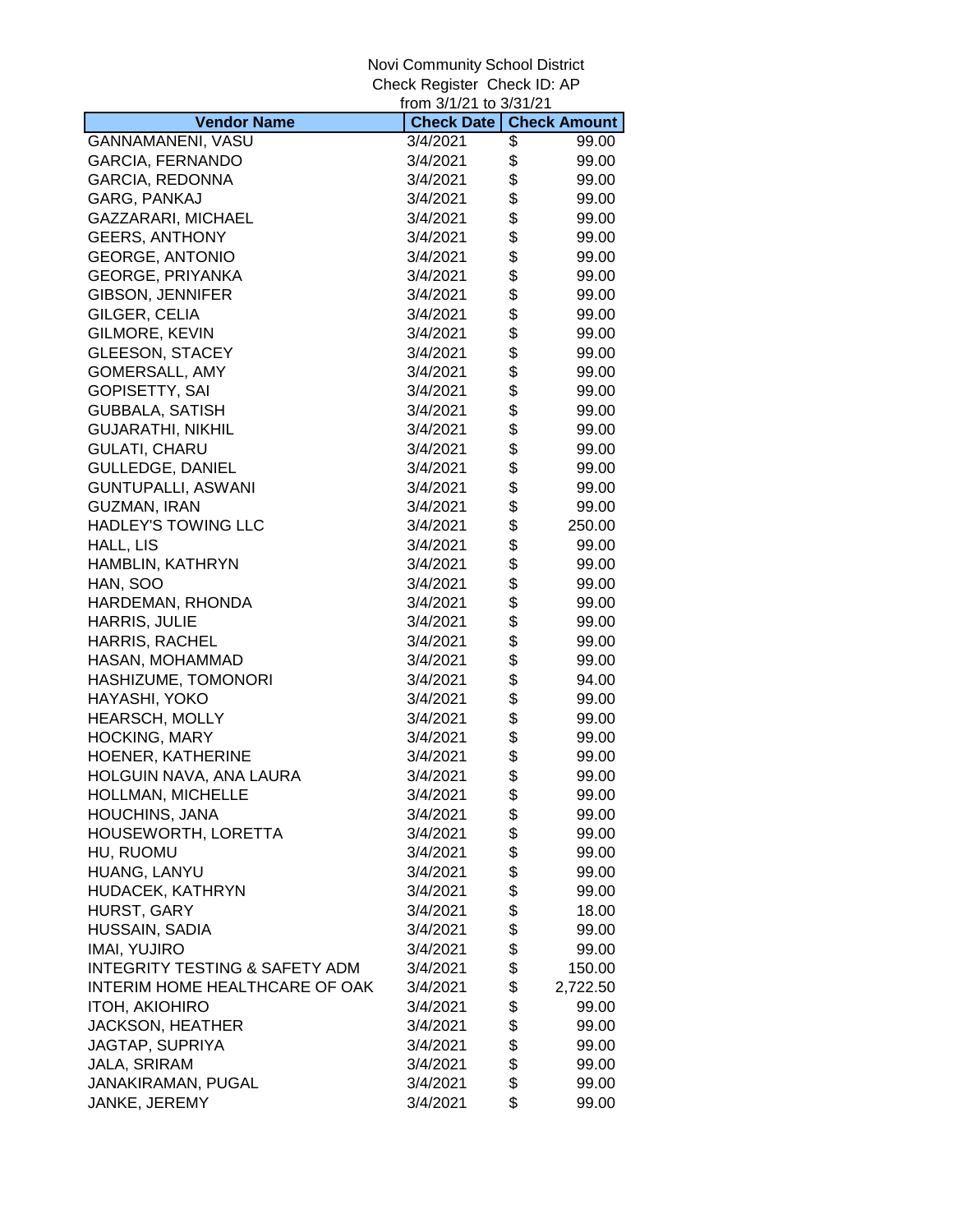|                           | from 3/1/21 to 3/31/21 |                     |
|---------------------------|------------------------|---------------------|
| <b>Vendor Name</b>        | <b>Check Date</b>      | <b>Check Amount</b> |
| JATEGAONKAR, SUPRIYA      | 3/4/2021               | \$<br>99.00         |
| JIANG, HUI                | 3/4/2021               | \$<br>99.00         |
| JOCZ, ANN MARIE           | 3/4/2021               | \$<br>99.00         |
| JONES, AMY                | 3/4/2021               | \$<br>99.00         |
| JONES, KEVIN              | 3/4/2021               | \$<br>99.00         |
| <b>JOSEPH, LIJI</b>       | 3/4/2021               | \$<br>99.00         |
| KANG, SUNNY               | 3/4/2021               | \$<br>99.00         |
| KANTAMNENI, RAM           | 3/4/2021               | \$<br>99.00         |
| KARO, KARI                | 3/4/2021               | \$<br>99.00         |
| KASAREKAR, NACHIKET       | 3/4/2021               | \$<br>99.00         |
| KAUL, SVETA               | 3/4/2021               | \$<br>99.00         |
| KAUR, MANJIT              | 3/4/2021               | \$<br>99.00         |
| <b>KEATTS, JENNIFER</b>   | 3/4/2021               | \$<br>99.00         |
| <b>KELKAR, UMESH</b>      | 3/4/2021               | \$<br>99.00         |
| <b>KELSEY, LESLIE</b>     | 3/4/2021               | \$<br>99.00         |
| <b>KENDALL, CHRISTINE</b> | 3/4/2021               | \$<br>99.00         |
| <b>KENDALL, KERI</b>      | 3/4/2021               | \$<br>99.00         |
| KILGORE, AMY              | 3/4/2021               | \$<br>99.00         |
| KIM, DAE WOOK             | 3/4/2021               | \$<br>99.00         |
|                           |                        | \$                  |
| KIM, JONGSOO              | 3/4/2021               | \$<br>99.00         |
| KING, DENISE              | 3/4/2021               | 99.00               |
| KINI, RAJESH              | 3/4/2021               | \$<br>99.00         |
| KITAMURA, SANAE           | 3/4/2021               | \$<br>99.00         |
| <b>KLASSA, TRINA</b>      | 3/4/2021               | \$<br>99.00         |
| KNEE, GABRIEL             | 3/4/2021               | \$<br>99.00         |
| KOBAYASHI, DAISUKE        | 3/4/2021               | \$<br>99.00         |
| KODAGI, CHENNARAYA        | 3/4/2021               | \$<br>99.00         |
| KODALI, SILAJA            | 3/4/2021               | \$<br>198.00        |
| KOPICH, KATHRYN           | 3/4/2021               | \$<br>99.00         |
| KOZLOWSKI, KIMBERLY       | 3/4/2021               | \$<br>99.00         |
| <b>KRICHEE, ASSAAD</b>    | 3/4/2021               | \$<br>99.00         |
| <b>KRUPKIN, AMY</b>       | 3/4/2021               | \$<br>99.00         |
| KUANG, WANYING            | 3/4/2021               | \$<br>99.00         |
| <b>KUMAR, SAMIR</b>       | 3/4/2021               | \$<br>99.00         |
| KUNDURTHY, SREENADH       | 3/4/2021               | \$<br>99.00         |
| <b>KURAPATI, ANIL</b>     | 3/4/2021               | \$<br>99.00         |
| <b>KURITA, ATSUSHI</b>    | 3/4/2021               | \$<br>99.00         |
| LAFRANCE, DESIREE         | 3/4/2021               | \$<br>99.00         |
| LAM, JEFFREY              | 3/4/2021               | \$<br>99.00         |
| LANKA, RAMA               | 3/4/2021               | \$<br>99.00         |
| LARUE, SUSAN              | 3/4/2021               | \$<br>198.00        |
| LAURENCE, CARRIE          | 3/4/2021               | \$<br>99.00         |
| LE, KIET                  | 3/4/2021               | \$<br>99.00         |
| LEE, JOAN                 | 3/4/2021               | \$<br>99.00         |
| LEE, KYUNGAE              | 3/4/2021               | \$<br>99.00         |
| LEFEVRE, KIMBERLY         | 3/4/2021               | \$<br>99.00         |
| LEON, MARIETTA            | 3/4/2021               | \$<br>24.95         |
| LEPHART, SARAH            | 3/4/2021               | \$<br>99.00         |
| LEWIS, ERICA              | 3/4/2021               | \$<br>99.00         |
| LI, YUE                   | 3/4/2021               | \$<br>99.00         |
| LILLESTE, KRISTI          | 3/4/2021               | \$<br>99.00         |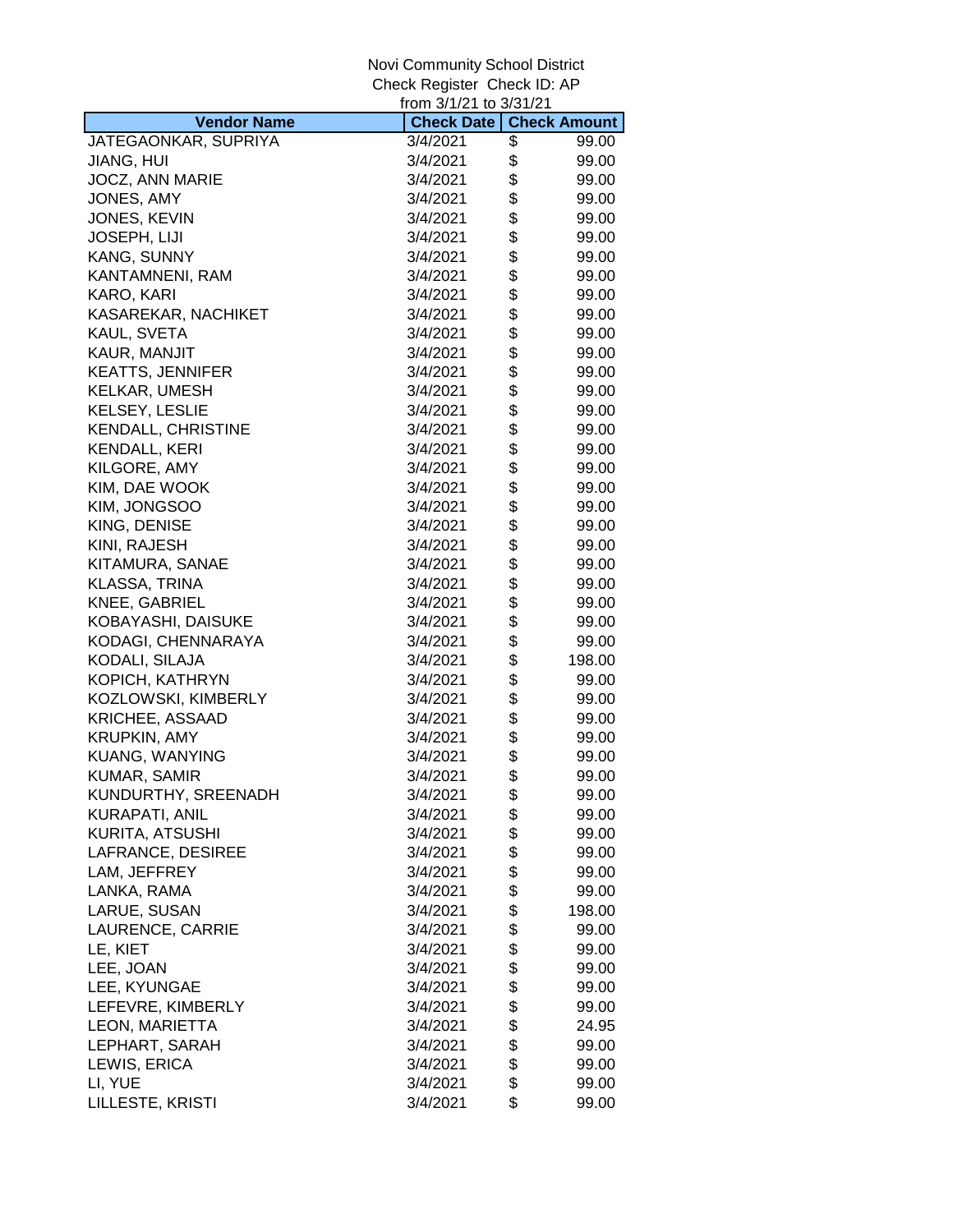|                                | from 3/1/21 to 3/31/21 |                     |
|--------------------------------|------------------------|---------------------|
| <b>Vendor Name</b>             | <b>Check Date</b>      | <b>Check Amount</b> |
| LIN, JUDITH                    | 3/4/2021               | \$<br>99.00         |
| LINDBERG, CHRISTINA            | 3/4/2021               | \$<br>99.00         |
| LITKEWYCZ, BETH                | 3/4/2021               | \$<br>99.00         |
| LOGAN, JENNIFER                | 3/4/2021               | \$<br>99.00         |
| LONDO, JULIE                   | 3/4/2021               | \$<br>99.00         |
| LONG, JAMES                    | 3/4/2021               | \$<br>99.00         |
| LOWENSTEIN, GLENN              | 3/4/2021               | \$<br>99.00         |
| LOWES, STACEY                  | 3/4/2021               | \$<br>99.00         |
| LOWRY, DERRILL                 | 3/4/2021               | \$<br>99.00         |
| MADALA, SRINIVAS               | 3/4/2021               | \$<br>198.00        |
| <b>MAKING WAVES USA LLC</b>    | 3/4/2021               | \$<br>51.80         |
| MALAN, ADRIANNE                | 3/4/2021               | \$<br>99.00         |
| MANDA, SOUJANYA                | 3/4/2021               | \$<br>99.00         |
| MANDHARE, ARCHANA              | 3/4/2021               | \$<br>99.00         |
| MANI, KAVITHA                  | 3/4/2021               | \$<br>99.00         |
| MARABANIAN, ALICIA             | 3/4/2021               | \$<br>99.00         |
| MARSHALL, LAWANDA              | 3/4/2021               | \$<br>99.00         |
| <b>MATHESON TRI-GAS INC</b>    | 3/4/2021               | \$<br>973.01        |
| MATHUR, PREREETA               | 3/4/2021               | \$                  |
|                                |                        | \$<br>99.00         |
| MAZZARA, CHRISTINA             | 3/4/2021               | 99.00               |
| MCGUIRE, COLLEEN               | 3/4/2021               | \$<br>99.00         |
| MCKONE, KRISTINA               | 3/4/2021               | \$<br>99.00         |
| MCLEES, MICHELLE               | 3/4/2021               | \$<br>99.00         |
| MCMORRIS, ALSINA               | 3/4/2021               | \$<br>180.00        |
| MEDICO, DEBORAH                | 3/4/2021               | \$<br>99.00         |
| MEINERT, SUZANNE               | 3/4/2021               | \$<br>99.00         |
| MELENDEZ, KERRY                | 3/4/2021               | \$<br>99.00         |
| MENG, DEFANG                   | 3/4/2021               | \$<br>99.00         |
| MIGITA, TAKAYUKI               | 3/4/2021               | \$<br>30.35         |
| MIJAL, JENNIFER                | 3/4/2021               | \$<br>99.00         |
| MILOSEVICH, VELKO              | 3/4/2021               | \$<br>99.00         |
| MINKOVA, SNEJANA               | 3/4/2021               | \$<br>99.00         |
| MIYAMOTO, YUKO                 | 3/4/2021               | \$<br>99.00         |
| MOCHIZUKI, HIROKO              | 3/4/2021               | \$<br>99.00         |
| MOHTADI, NEDA                  | 3/4/2021               | \$<br>99.00         |
| MOLNAR, ALAN                   | 3/4/2021               | \$<br>99.00         |
| MORRIS, CHRISTOPHER            | 3/4/2021               | \$<br>99.00         |
| MRUK, SALLY                    | 3/4/2021               | \$<br>99.00         |
| MUDIGAL, ANIL                  | 3/4/2021               | \$<br>99.00         |
| MULAY, PURURAWA                | 3/4/2021               | \$<br>99.00         |
| MURATA, HIDEKI                 | 3/4/2021               | \$<br>198.00        |
| MURKUNDE, MEENAL               | 3/4/2021               | \$<br>99.00         |
| NAJM, BECHARA                  | 3/4/2021               | \$<br>99.00         |
| NAKAMURA-UENO, SHELILA         | 3/4/2021               | \$<br>99.00         |
| NAUTIYAL, JYOTI                | 3/4/2021               | \$<br>99.00         |
| NICHOLAS, RICHARD              | 3/4/2021               | \$<br>99.00         |
| NICHOLS PAPER & SUPPLY COMPANY | 3/4/2021               | \$<br>5,706.08      |
| NOMURA, KENTA                  | 3/4/2021               | \$<br>99.00         |
| OBRIEN, MEGHAN                 | 3/4/2021               | \$<br>99.00         |
| OH, HYE JIN                    | 3/4/2021               | \$<br>99.00         |
| ONUMA, TAKASHI                 | 3/4/2021               | \$<br>99.00         |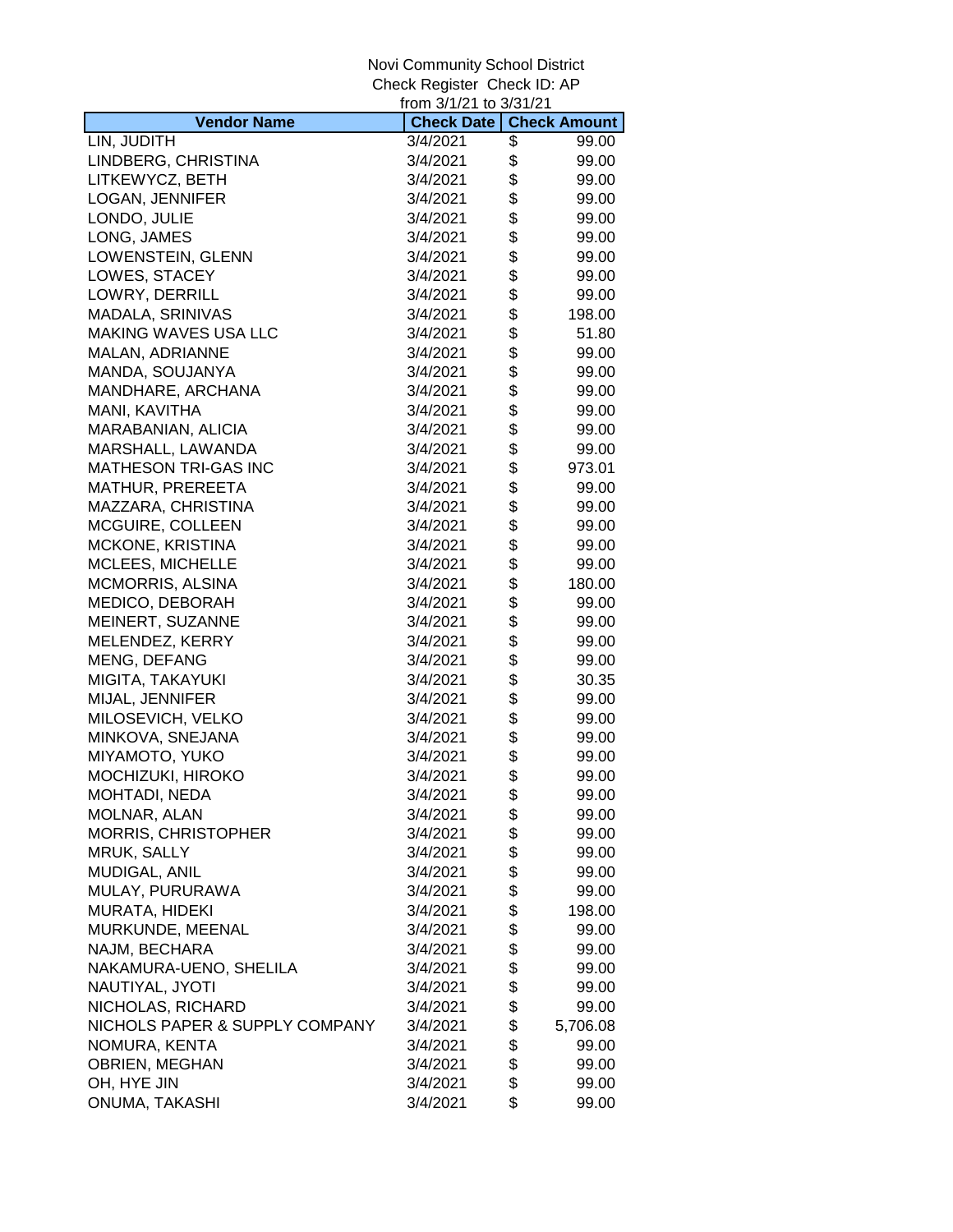|                                | from 3/1/21 to 3/31/21 |                     |
|--------------------------------|------------------------|---------------------|
| <b>Vendor Name</b>             | <b>Check Date</b>      | <b>Check Amount</b> |
| OPOKU, ALICE                   | 3/4/2021               | \$<br>99.00         |
| PALANISAMY, SHARMILA           | 3/4/2021               | \$<br>99.00         |
| PANOVA, MARILA                 | 3/4/2021               | \$<br>99.00         |
| PARTHASARTHY, SOUNDARYA        | 3/4/2021               | \$<br>99.00         |
| PATIL, SAVITA                  | 3/4/2021               | \$<br>99.00         |
| PEDIATRIC HEALTH CONSULTANTS I | 3/4/2021               | \$<br>20,145.74     |
| PHILIP, SUNIL                  | 3/4/2021               | \$<br>99.00         |
| PINGILLI, SATHEESH             | 3/4/2021               | \$<br>99.00         |
| PINNAMAREDDY, GOVARDHAN        | 3/4/2021               | \$<br>99.00         |
| PLEET, JENNIFER                | 3/4/2021               | \$<br>99.00         |
| POGGENDORF, KAREN              | 3/4/2021               | \$<br>99.00         |
| POINSETT, MONA                 | 3/4/2021               | \$<br>99.00         |
| POLTERAITIS, MISSY             | 3/4/2021               | \$<br>99.00         |
| POPYK, AMY                     | 3/4/2021               | \$<br>347.00        |
| PORTER, LUCIANA                | 3/4/2021               | \$<br>99.00         |
| PRESHER, JENNIFER              | 3/4/2021               | \$<br>99.00         |
| PRESIDIO NETWORKED SOLUTIONS L | 3/4/2021               | \$<br>416.25        |
| PRIEIUR, KRISTEN               | 3/4/2021               | \$<br>99.00         |
| PRILLWITZ, NICOLE              | 3/4/2021               | \$<br>1,000.00      |
| PRZYBYLA, FONDA                | 3/4/2021               | \$<br>99.00         |
| PULSEN, SARA                   | 3/4/2021               | \$<br>99.00         |
| RAI, PRABHA                    | 3/4/2021               | \$<br>99.00         |
| RAJENDRAN, LEENA               | 3/4/2021               | \$<br>99.00         |
| REDDY MOTE, VIDYASAGAR         | 3/4/2021               | \$<br>99.00         |
| REDDY, KONDA                   | 3/4/2021               | \$<br>99.00         |
| REDDY, MADHAVI                 | 3/4/2021               | \$<br>99.00         |
| REINKE-YOUNG, MICHELLE         | 3/4/2021               | \$<br>99.00         |
| REVIERE-WINSTON, TALISHA       | 3/4/2021               | \$<br>99.00         |
| RICE, TERRY                    | 3/4/2021               | \$<br>99.00         |
| ROGERS, KYLE                   | 3/4/2021               | \$<br>99.00         |
| ROLLER, PAUL                   | 3/4/2021               | \$<br>99.00         |
| ROUTHU, LAVANYA                | 3/4/2021               | \$<br>99.00         |
| ROWLAND, CHRISTINA             | 3/4/2021               | \$<br>99.00         |
| ROZNOWSKI, JOHN                | 3/4/2021               | \$<br>99.00         |
| RUSKIN, DANIELLE               | 3/4/2021               | \$<br>99.00         |
| RYDZIK, LYNN                   | 3/4/2021               | \$<br>99.00         |
| SAAD, REBECCA                  | 3/4/2021               | \$<br>99.00         |
| SADU, SWAPNA                   | 3/4/2021               | \$<br>99.00         |
| SAELI, JULIA                   | 3/4/2021               | \$<br>99.00         |
| SAFEWARE, THE INSURANCE AGENCY | 3/4/2021               | \$<br>53.72         |
| SAHA, DEBASHIS                 | 3/4/2021               | \$<br>99.00         |
| SANDERS, PAMARA                | 3/4/2021               | \$<br>99.00         |
| SAZDANOVSKA, ELENA             | 3/4/2021               | \$<br>99.00         |
| SCHMIEDER, JOSEPH              | 3/4/2021               | \$<br>99.00         |
| <b>SCHULER, YVONNE</b>         | 3/4/2021               | \$<br>99.00         |
| SEBE, RAZVAN                   | 3/4/2021               | \$<br>99.00         |
| <b>SECURITY DESIGNS</b>        | 3/4/2021               | \$<br>125.00        |
| SEDEWITZ, JAYNE                | 3/4/2021               | \$<br>99.00         |
| <b>SHACHAR, SHARON</b>         | 3/4/2021               | \$<br>99.00         |
| SHARMA, HARIOM                 | 3/4/2021               | \$<br>99.00         |
| SHAW, SHARON                   | 3/4/2021               | \$<br>99.00         |
|                                |                        |                     |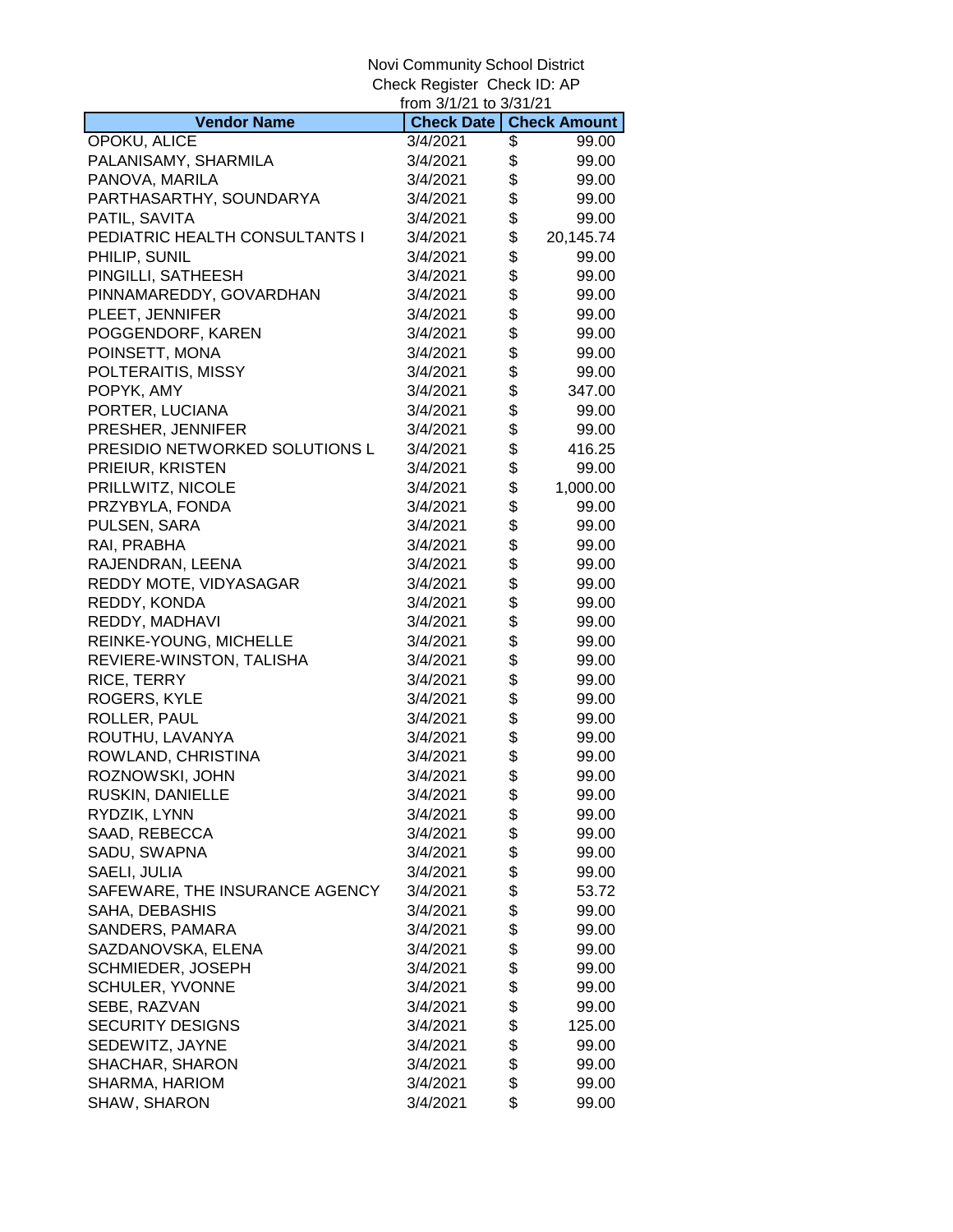| <b>Check Date</b><br><b>Check Amount</b><br>SHI, YAMIN<br>\$<br>3/4/2021<br>99.00<br>\$<br>SHIMIZU, TOSHIYA<br>3/4/2021<br>99.00<br>\$<br>SHIOKAWA, SAORI<br>3/4/2021<br>99.00<br>\$<br>SINANIS, HEATHER<br>3/4/2021<br>198.00<br>\$<br>SIVIDAL, ALAN<br>3/4/2021<br>99.00<br>\$<br>SMEDLEY, REBECCA<br>3/4/2021<br>99.00<br>\$<br>SMITH, MICHELLE<br>3/4/2021<br>99.00<br>\$<br>SMITH, TOM<br>3/4/2021<br>99.00<br>\$<br>SMITH-COWANS, TESSANI<br>3/4/2021<br>99.00<br>\$<br>SO, JUNGON<br>3/4/2021<br>99.00<br>\$<br>SOMASUNDARAM, PALANIAPPAN<br>3/4/2021<br>99.00<br>\$<br>SPARKMAN, SHERI<br>3/4/2021<br>99.00<br>\$<br>STEPHAN, RACHEL<br>3/4/2021<br>99.00<br>\$<br>STEWART, KRISTINA<br>3/4/2021<br>99.00<br>\$<br>STOCKYJ, JENNIFER<br>3/4/2021<br>99.00<br>\$<br>STOEY, CATHERINE<br>3/4/2021<br>99.00<br>\$<br>STOWITTS, JENNIFER<br>3/4/2021<br>99.00<br>\$<br>STROUP, GLEN<br>3/4/2021<br>99.00<br>\$<br>SUAREZ, JAIME<br>3/4/2021<br>99.00<br>\$<br>SUBEDI, SANTOSH<br>3/4/2021<br>99.00<br>\$<br>SUBUDHI, DILLIP<br>3/4/2021<br>99.00<br>\$<br>SUGGALA, RAGHURAM<br>3/4/2021<br>99.00<br>\$<br>SUGIURA, JUNICHIRO<br>3/4/2021<br>99.00<br>\$<br>SUKENOBU, RYOICHI<br>3/4/2021<br>99.00<br>\$<br>SUPANICH, JULIE<br>3/4/2021<br>99.00<br>\$<br>SWAMY, MAHESH<br>3/4/2021<br>198.00<br>\$<br><b>SWANSON, RUTHANN</b><br>3/4/2021<br>198.00<br>\$<br>TAHIR, FATIMA<br>3/4/2021<br>99.00<br>\$<br>TAKAWALE, HARSH<br>3/4/2021<br>99.00<br>\$<br>TANAKA, HIROYUKI<br>3/4/2021<br>133.75<br>\$<br>TANIGUCHI, YOSHIYUKI<br>3/4/2021<br>99.00<br>\$<br>TATE, TAKESHISA<br>3/4/2021<br>99.00<br>\$<br>TATULLI, MACKENZIE<br>3/4/2021<br>99.00<br>\$<br>TAYLOR, JAMOKAY<br>3/4/2021<br>99.00<br>\$<br>TESORERO, JOE<br>3/4/2021<br>99.00<br>\$<br>THALLAPALLY, SRUTHIMA<br>3/4/2021<br>198.00<br>\$<br>THEKDI, NINA<br>3/4/2021<br>99.00<br>\$<br>THRUN LAW FIRM P.C.<br>3/4/2021<br>6,863.50<br>\$<br>TIAN, YINGHAO<br>3/4/2021<br>99.00<br>\$<br>TIAN, YU<br>3/4/2021<br>99.00<br>\$<br>TOZER, DAVE<br>3/4/2021<br>198.00<br>\$<br>TRAN, DIANE<br>3/4/2021<br>99.00<br>\$<br>TROMBLEY, J NAGASHIMA<br>3/4/2021<br>99.00<br>\$<br>TRUONG, JENNY<br>3/4/2021<br>99.00<br>\$<br>TULALA, MANJULA<br>3/4/2021<br>99.00<br>\$<br>TUNGABASKARARAO, SATHYAVIJAY<br>3/4/2021<br>99.00<br>\$<br>TUNNEY, CARRIN<br>3/4/2021<br>99.00<br>\$<br>TURNER, TIERRA<br>3/4/2021<br>99.00<br>\$<br>UMASELVAN, GOPINATHAN<br>3/4/2021<br>99.00<br>\$<br>UPMANUE, VIJAY<br>3/4/2021<br>99.00<br>\$<br>3/4/2021<br>99.00 |                    | from 3/1/21 to 3/31/21 |  |
|-----------------------------------------------------------------------------------------------------------------------------------------------------------------------------------------------------------------------------------------------------------------------------------------------------------------------------------------------------------------------------------------------------------------------------------------------------------------------------------------------------------------------------------------------------------------------------------------------------------------------------------------------------------------------------------------------------------------------------------------------------------------------------------------------------------------------------------------------------------------------------------------------------------------------------------------------------------------------------------------------------------------------------------------------------------------------------------------------------------------------------------------------------------------------------------------------------------------------------------------------------------------------------------------------------------------------------------------------------------------------------------------------------------------------------------------------------------------------------------------------------------------------------------------------------------------------------------------------------------------------------------------------------------------------------------------------------------------------------------------------------------------------------------------------------------------------------------------------------------------------------------------------------------------------------------------------------------------------------------------------------------------------------------------------------------------------------------------------------------------------------------------------------------------------------------------------------------------------------------------------------------------------------------------------------------------------------------------------------------------------------------------------------------------------------------------------------------------------------------------------------------|--------------------|------------------------|--|
|                                                                                                                                                                                                                                                                                                                                                                                                                                                                                                                                                                                                                                                                                                                                                                                                                                                                                                                                                                                                                                                                                                                                                                                                                                                                                                                                                                                                                                                                                                                                                                                                                                                                                                                                                                                                                                                                                                                                                                                                                                                                                                                                                                                                                                                                                                                                                                                                                                                                                                           | <b>Vendor Name</b> |                        |  |
|                                                                                                                                                                                                                                                                                                                                                                                                                                                                                                                                                                                                                                                                                                                                                                                                                                                                                                                                                                                                                                                                                                                                                                                                                                                                                                                                                                                                                                                                                                                                                                                                                                                                                                                                                                                                                                                                                                                                                                                                                                                                                                                                                                                                                                                                                                                                                                                                                                                                                                           |                    |                        |  |
|                                                                                                                                                                                                                                                                                                                                                                                                                                                                                                                                                                                                                                                                                                                                                                                                                                                                                                                                                                                                                                                                                                                                                                                                                                                                                                                                                                                                                                                                                                                                                                                                                                                                                                                                                                                                                                                                                                                                                                                                                                                                                                                                                                                                                                                                                                                                                                                                                                                                                                           |                    |                        |  |
|                                                                                                                                                                                                                                                                                                                                                                                                                                                                                                                                                                                                                                                                                                                                                                                                                                                                                                                                                                                                                                                                                                                                                                                                                                                                                                                                                                                                                                                                                                                                                                                                                                                                                                                                                                                                                                                                                                                                                                                                                                                                                                                                                                                                                                                                                                                                                                                                                                                                                                           |                    |                        |  |
|                                                                                                                                                                                                                                                                                                                                                                                                                                                                                                                                                                                                                                                                                                                                                                                                                                                                                                                                                                                                                                                                                                                                                                                                                                                                                                                                                                                                                                                                                                                                                                                                                                                                                                                                                                                                                                                                                                                                                                                                                                                                                                                                                                                                                                                                                                                                                                                                                                                                                                           |                    |                        |  |
|                                                                                                                                                                                                                                                                                                                                                                                                                                                                                                                                                                                                                                                                                                                                                                                                                                                                                                                                                                                                                                                                                                                                                                                                                                                                                                                                                                                                                                                                                                                                                                                                                                                                                                                                                                                                                                                                                                                                                                                                                                                                                                                                                                                                                                                                                                                                                                                                                                                                                                           |                    |                        |  |
|                                                                                                                                                                                                                                                                                                                                                                                                                                                                                                                                                                                                                                                                                                                                                                                                                                                                                                                                                                                                                                                                                                                                                                                                                                                                                                                                                                                                                                                                                                                                                                                                                                                                                                                                                                                                                                                                                                                                                                                                                                                                                                                                                                                                                                                                                                                                                                                                                                                                                                           |                    |                        |  |
|                                                                                                                                                                                                                                                                                                                                                                                                                                                                                                                                                                                                                                                                                                                                                                                                                                                                                                                                                                                                                                                                                                                                                                                                                                                                                                                                                                                                                                                                                                                                                                                                                                                                                                                                                                                                                                                                                                                                                                                                                                                                                                                                                                                                                                                                                                                                                                                                                                                                                                           |                    |                        |  |
|                                                                                                                                                                                                                                                                                                                                                                                                                                                                                                                                                                                                                                                                                                                                                                                                                                                                                                                                                                                                                                                                                                                                                                                                                                                                                                                                                                                                                                                                                                                                                                                                                                                                                                                                                                                                                                                                                                                                                                                                                                                                                                                                                                                                                                                                                                                                                                                                                                                                                                           |                    |                        |  |
|                                                                                                                                                                                                                                                                                                                                                                                                                                                                                                                                                                                                                                                                                                                                                                                                                                                                                                                                                                                                                                                                                                                                                                                                                                                                                                                                                                                                                                                                                                                                                                                                                                                                                                                                                                                                                                                                                                                                                                                                                                                                                                                                                                                                                                                                                                                                                                                                                                                                                                           |                    |                        |  |
|                                                                                                                                                                                                                                                                                                                                                                                                                                                                                                                                                                                                                                                                                                                                                                                                                                                                                                                                                                                                                                                                                                                                                                                                                                                                                                                                                                                                                                                                                                                                                                                                                                                                                                                                                                                                                                                                                                                                                                                                                                                                                                                                                                                                                                                                                                                                                                                                                                                                                                           |                    |                        |  |
|                                                                                                                                                                                                                                                                                                                                                                                                                                                                                                                                                                                                                                                                                                                                                                                                                                                                                                                                                                                                                                                                                                                                                                                                                                                                                                                                                                                                                                                                                                                                                                                                                                                                                                                                                                                                                                                                                                                                                                                                                                                                                                                                                                                                                                                                                                                                                                                                                                                                                                           |                    |                        |  |
|                                                                                                                                                                                                                                                                                                                                                                                                                                                                                                                                                                                                                                                                                                                                                                                                                                                                                                                                                                                                                                                                                                                                                                                                                                                                                                                                                                                                                                                                                                                                                                                                                                                                                                                                                                                                                                                                                                                                                                                                                                                                                                                                                                                                                                                                                                                                                                                                                                                                                                           |                    |                        |  |
|                                                                                                                                                                                                                                                                                                                                                                                                                                                                                                                                                                                                                                                                                                                                                                                                                                                                                                                                                                                                                                                                                                                                                                                                                                                                                                                                                                                                                                                                                                                                                                                                                                                                                                                                                                                                                                                                                                                                                                                                                                                                                                                                                                                                                                                                                                                                                                                                                                                                                                           |                    |                        |  |
|                                                                                                                                                                                                                                                                                                                                                                                                                                                                                                                                                                                                                                                                                                                                                                                                                                                                                                                                                                                                                                                                                                                                                                                                                                                                                                                                                                                                                                                                                                                                                                                                                                                                                                                                                                                                                                                                                                                                                                                                                                                                                                                                                                                                                                                                                                                                                                                                                                                                                                           |                    |                        |  |
|                                                                                                                                                                                                                                                                                                                                                                                                                                                                                                                                                                                                                                                                                                                                                                                                                                                                                                                                                                                                                                                                                                                                                                                                                                                                                                                                                                                                                                                                                                                                                                                                                                                                                                                                                                                                                                                                                                                                                                                                                                                                                                                                                                                                                                                                                                                                                                                                                                                                                                           |                    |                        |  |
|                                                                                                                                                                                                                                                                                                                                                                                                                                                                                                                                                                                                                                                                                                                                                                                                                                                                                                                                                                                                                                                                                                                                                                                                                                                                                                                                                                                                                                                                                                                                                                                                                                                                                                                                                                                                                                                                                                                                                                                                                                                                                                                                                                                                                                                                                                                                                                                                                                                                                                           |                    |                        |  |
|                                                                                                                                                                                                                                                                                                                                                                                                                                                                                                                                                                                                                                                                                                                                                                                                                                                                                                                                                                                                                                                                                                                                                                                                                                                                                                                                                                                                                                                                                                                                                                                                                                                                                                                                                                                                                                                                                                                                                                                                                                                                                                                                                                                                                                                                                                                                                                                                                                                                                                           |                    |                        |  |
|                                                                                                                                                                                                                                                                                                                                                                                                                                                                                                                                                                                                                                                                                                                                                                                                                                                                                                                                                                                                                                                                                                                                                                                                                                                                                                                                                                                                                                                                                                                                                                                                                                                                                                                                                                                                                                                                                                                                                                                                                                                                                                                                                                                                                                                                                                                                                                                                                                                                                                           |                    |                        |  |
|                                                                                                                                                                                                                                                                                                                                                                                                                                                                                                                                                                                                                                                                                                                                                                                                                                                                                                                                                                                                                                                                                                                                                                                                                                                                                                                                                                                                                                                                                                                                                                                                                                                                                                                                                                                                                                                                                                                                                                                                                                                                                                                                                                                                                                                                                                                                                                                                                                                                                                           |                    |                        |  |
|                                                                                                                                                                                                                                                                                                                                                                                                                                                                                                                                                                                                                                                                                                                                                                                                                                                                                                                                                                                                                                                                                                                                                                                                                                                                                                                                                                                                                                                                                                                                                                                                                                                                                                                                                                                                                                                                                                                                                                                                                                                                                                                                                                                                                                                                                                                                                                                                                                                                                                           |                    |                        |  |
|                                                                                                                                                                                                                                                                                                                                                                                                                                                                                                                                                                                                                                                                                                                                                                                                                                                                                                                                                                                                                                                                                                                                                                                                                                                                                                                                                                                                                                                                                                                                                                                                                                                                                                                                                                                                                                                                                                                                                                                                                                                                                                                                                                                                                                                                                                                                                                                                                                                                                                           |                    |                        |  |
|                                                                                                                                                                                                                                                                                                                                                                                                                                                                                                                                                                                                                                                                                                                                                                                                                                                                                                                                                                                                                                                                                                                                                                                                                                                                                                                                                                                                                                                                                                                                                                                                                                                                                                                                                                                                                                                                                                                                                                                                                                                                                                                                                                                                                                                                                                                                                                                                                                                                                                           |                    |                        |  |
|                                                                                                                                                                                                                                                                                                                                                                                                                                                                                                                                                                                                                                                                                                                                                                                                                                                                                                                                                                                                                                                                                                                                                                                                                                                                                                                                                                                                                                                                                                                                                                                                                                                                                                                                                                                                                                                                                                                                                                                                                                                                                                                                                                                                                                                                                                                                                                                                                                                                                                           |                    |                        |  |
|                                                                                                                                                                                                                                                                                                                                                                                                                                                                                                                                                                                                                                                                                                                                                                                                                                                                                                                                                                                                                                                                                                                                                                                                                                                                                                                                                                                                                                                                                                                                                                                                                                                                                                                                                                                                                                                                                                                                                                                                                                                                                                                                                                                                                                                                                                                                                                                                                                                                                                           |                    |                        |  |
|                                                                                                                                                                                                                                                                                                                                                                                                                                                                                                                                                                                                                                                                                                                                                                                                                                                                                                                                                                                                                                                                                                                                                                                                                                                                                                                                                                                                                                                                                                                                                                                                                                                                                                                                                                                                                                                                                                                                                                                                                                                                                                                                                                                                                                                                                                                                                                                                                                                                                                           |                    |                        |  |
|                                                                                                                                                                                                                                                                                                                                                                                                                                                                                                                                                                                                                                                                                                                                                                                                                                                                                                                                                                                                                                                                                                                                                                                                                                                                                                                                                                                                                                                                                                                                                                                                                                                                                                                                                                                                                                                                                                                                                                                                                                                                                                                                                                                                                                                                                                                                                                                                                                                                                                           |                    |                        |  |
|                                                                                                                                                                                                                                                                                                                                                                                                                                                                                                                                                                                                                                                                                                                                                                                                                                                                                                                                                                                                                                                                                                                                                                                                                                                                                                                                                                                                                                                                                                                                                                                                                                                                                                                                                                                                                                                                                                                                                                                                                                                                                                                                                                                                                                                                                                                                                                                                                                                                                                           |                    |                        |  |
|                                                                                                                                                                                                                                                                                                                                                                                                                                                                                                                                                                                                                                                                                                                                                                                                                                                                                                                                                                                                                                                                                                                                                                                                                                                                                                                                                                                                                                                                                                                                                                                                                                                                                                                                                                                                                                                                                                                                                                                                                                                                                                                                                                                                                                                                                                                                                                                                                                                                                                           |                    |                        |  |
|                                                                                                                                                                                                                                                                                                                                                                                                                                                                                                                                                                                                                                                                                                                                                                                                                                                                                                                                                                                                                                                                                                                                                                                                                                                                                                                                                                                                                                                                                                                                                                                                                                                                                                                                                                                                                                                                                                                                                                                                                                                                                                                                                                                                                                                                                                                                                                                                                                                                                                           |                    |                        |  |
|                                                                                                                                                                                                                                                                                                                                                                                                                                                                                                                                                                                                                                                                                                                                                                                                                                                                                                                                                                                                                                                                                                                                                                                                                                                                                                                                                                                                                                                                                                                                                                                                                                                                                                                                                                                                                                                                                                                                                                                                                                                                                                                                                                                                                                                                                                                                                                                                                                                                                                           |                    |                        |  |
|                                                                                                                                                                                                                                                                                                                                                                                                                                                                                                                                                                                                                                                                                                                                                                                                                                                                                                                                                                                                                                                                                                                                                                                                                                                                                                                                                                                                                                                                                                                                                                                                                                                                                                                                                                                                                                                                                                                                                                                                                                                                                                                                                                                                                                                                                                                                                                                                                                                                                                           |                    |                        |  |
|                                                                                                                                                                                                                                                                                                                                                                                                                                                                                                                                                                                                                                                                                                                                                                                                                                                                                                                                                                                                                                                                                                                                                                                                                                                                                                                                                                                                                                                                                                                                                                                                                                                                                                                                                                                                                                                                                                                                                                                                                                                                                                                                                                                                                                                                                                                                                                                                                                                                                                           |                    |                        |  |
|                                                                                                                                                                                                                                                                                                                                                                                                                                                                                                                                                                                                                                                                                                                                                                                                                                                                                                                                                                                                                                                                                                                                                                                                                                                                                                                                                                                                                                                                                                                                                                                                                                                                                                                                                                                                                                                                                                                                                                                                                                                                                                                                                                                                                                                                                                                                                                                                                                                                                                           |                    |                        |  |
|                                                                                                                                                                                                                                                                                                                                                                                                                                                                                                                                                                                                                                                                                                                                                                                                                                                                                                                                                                                                                                                                                                                                                                                                                                                                                                                                                                                                                                                                                                                                                                                                                                                                                                                                                                                                                                                                                                                                                                                                                                                                                                                                                                                                                                                                                                                                                                                                                                                                                                           |                    |                        |  |
|                                                                                                                                                                                                                                                                                                                                                                                                                                                                                                                                                                                                                                                                                                                                                                                                                                                                                                                                                                                                                                                                                                                                                                                                                                                                                                                                                                                                                                                                                                                                                                                                                                                                                                                                                                                                                                                                                                                                                                                                                                                                                                                                                                                                                                                                                                                                                                                                                                                                                                           |                    |                        |  |
|                                                                                                                                                                                                                                                                                                                                                                                                                                                                                                                                                                                                                                                                                                                                                                                                                                                                                                                                                                                                                                                                                                                                                                                                                                                                                                                                                                                                                                                                                                                                                                                                                                                                                                                                                                                                                                                                                                                                                                                                                                                                                                                                                                                                                                                                                                                                                                                                                                                                                                           |                    |                        |  |
|                                                                                                                                                                                                                                                                                                                                                                                                                                                                                                                                                                                                                                                                                                                                                                                                                                                                                                                                                                                                                                                                                                                                                                                                                                                                                                                                                                                                                                                                                                                                                                                                                                                                                                                                                                                                                                                                                                                                                                                                                                                                                                                                                                                                                                                                                                                                                                                                                                                                                                           |                    |                        |  |
|                                                                                                                                                                                                                                                                                                                                                                                                                                                                                                                                                                                                                                                                                                                                                                                                                                                                                                                                                                                                                                                                                                                                                                                                                                                                                                                                                                                                                                                                                                                                                                                                                                                                                                                                                                                                                                                                                                                                                                                                                                                                                                                                                                                                                                                                                                                                                                                                                                                                                                           |                    |                        |  |
|                                                                                                                                                                                                                                                                                                                                                                                                                                                                                                                                                                                                                                                                                                                                                                                                                                                                                                                                                                                                                                                                                                                                                                                                                                                                                                                                                                                                                                                                                                                                                                                                                                                                                                                                                                                                                                                                                                                                                                                                                                                                                                                                                                                                                                                                                                                                                                                                                                                                                                           |                    |                        |  |
|                                                                                                                                                                                                                                                                                                                                                                                                                                                                                                                                                                                                                                                                                                                                                                                                                                                                                                                                                                                                                                                                                                                                                                                                                                                                                                                                                                                                                                                                                                                                                                                                                                                                                                                                                                                                                                                                                                                                                                                                                                                                                                                                                                                                                                                                                                                                                                                                                                                                                                           |                    |                        |  |
|                                                                                                                                                                                                                                                                                                                                                                                                                                                                                                                                                                                                                                                                                                                                                                                                                                                                                                                                                                                                                                                                                                                                                                                                                                                                                                                                                                                                                                                                                                                                                                                                                                                                                                                                                                                                                                                                                                                                                                                                                                                                                                                                                                                                                                                                                                                                                                                                                                                                                                           |                    |                        |  |
|                                                                                                                                                                                                                                                                                                                                                                                                                                                                                                                                                                                                                                                                                                                                                                                                                                                                                                                                                                                                                                                                                                                                                                                                                                                                                                                                                                                                                                                                                                                                                                                                                                                                                                                                                                                                                                                                                                                                                                                                                                                                                                                                                                                                                                                                                                                                                                                                                                                                                                           |                    |                        |  |
|                                                                                                                                                                                                                                                                                                                                                                                                                                                                                                                                                                                                                                                                                                                                                                                                                                                                                                                                                                                                                                                                                                                                                                                                                                                                                                                                                                                                                                                                                                                                                                                                                                                                                                                                                                                                                                                                                                                                                                                                                                                                                                                                                                                                                                                                                                                                                                                                                                                                                                           |                    |                        |  |
|                                                                                                                                                                                                                                                                                                                                                                                                                                                                                                                                                                                                                                                                                                                                                                                                                                                                                                                                                                                                                                                                                                                                                                                                                                                                                                                                                                                                                                                                                                                                                                                                                                                                                                                                                                                                                                                                                                                                                                                                                                                                                                                                                                                                                                                                                                                                                                                                                                                                                                           |                    |                        |  |
|                                                                                                                                                                                                                                                                                                                                                                                                                                                                                                                                                                                                                                                                                                                                                                                                                                                                                                                                                                                                                                                                                                                                                                                                                                                                                                                                                                                                                                                                                                                                                                                                                                                                                                                                                                                                                                                                                                                                                                                                                                                                                                                                                                                                                                                                                                                                                                                                                                                                                                           |                    |                        |  |
|                                                                                                                                                                                                                                                                                                                                                                                                                                                                                                                                                                                                                                                                                                                                                                                                                                                                                                                                                                                                                                                                                                                                                                                                                                                                                                                                                                                                                                                                                                                                                                                                                                                                                                                                                                                                                                                                                                                                                                                                                                                                                                                                                                                                                                                                                                                                                                                                                                                                                                           |                    |                        |  |
|                                                                                                                                                                                                                                                                                                                                                                                                                                                                                                                                                                                                                                                                                                                                                                                                                                                                                                                                                                                                                                                                                                                                                                                                                                                                                                                                                                                                                                                                                                                                                                                                                                                                                                                                                                                                                                                                                                                                                                                                                                                                                                                                                                                                                                                                                                                                                                                                                                                                                                           |                    |                        |  |
|                                                                                                                                                                                                                                                                                                                                                                                                                                                                                                                                                                                                                                                                                                                                                                                                                                                                                                                                                                                                                                                                                                                                                                                                                                                                                                                                                                                                                                                                                                                                                                                                                                                                                                                                                                                                                                                                                                                                                                                                                                                                                                                                                                                                                                                                                                                                                                                                                                                                                                           |                    |                        |  |
|                                                                                                                                                                                                                                                                                                                                                                                                                                                                                                                                                                                                                                                                                                                                                                                                                                                                                                                                                                                                                                                                                                                                                                                                                                                                                                                                                                                                                                                                                                                                                                                                                                                                                                                                                                                                                                                                                                                                                                                                                                                                                                                                                                                                                                                                                                                                                                                                                                                                                                           |                    |                        |  |
|                                                                                                                                                                                                                                                                                                                                                                                                                                                                                                                                                                                                                                                                                                                                                                                                                                                                                                                                                                                                                                                                                                                                                                                                                                                                                                                                                                                                                                                                                                                                                                                                                                                                                                                                                                                                                                                                                                                                                                                                                                                                                                                                                                                                                                                                                                                                                                                                                                                                                                           |                    |                        |  |
|                                                                                                                                                                                                                                                                                                                                                                                                                                                                                                                                                                                                                                                                                                                                                                                                                                                                                                                                                                                                                                                                                                                                                                                                                                                                                                                                                                                                                                                                                                                                                                                                                                                                                                                                                                                                                                                                                                                                                                                                                                                                                                                                                                                                                                                                                                                                                                                                                                                                                                           | UPPAR, VEENA       |                        |  |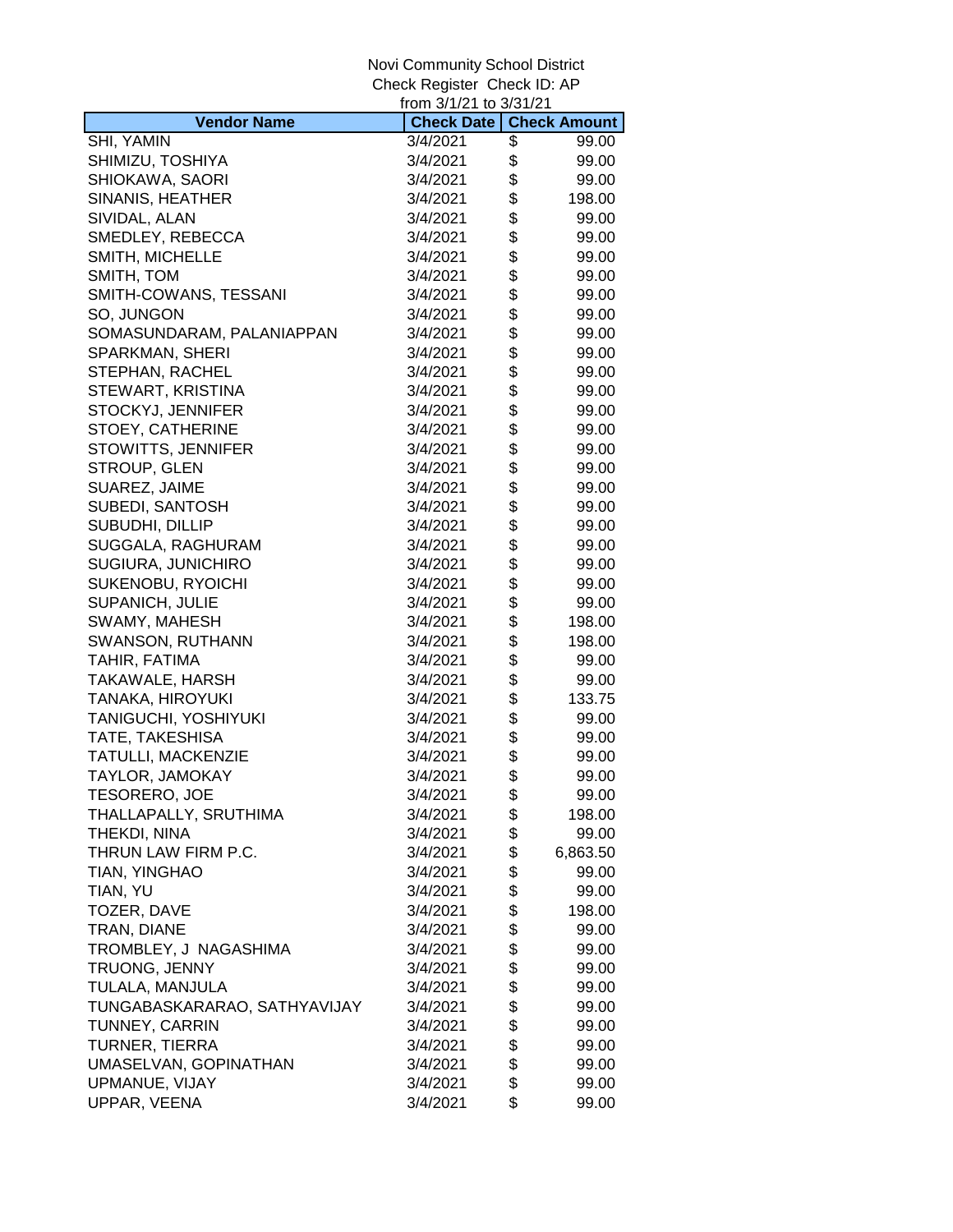| <b>Check Amount</b><br>VALDEZ, JULIO<br>\$<br>3/4/2021<br>99.00<br>\$<br>VANHOUTEN, JANNA<br>3/4/2021<br>99.00<br>\$<br><b>VELLINGIRI, SIVAKAMI</b><br>3/4/2021<br>99.00<br>\$<br><b>VERMA, ASHISH</b><br>3/4/2021<br>99.00<br>\$<br>VIET, JILL<br>3/4/2021<br>99.00<br>\$<br>VILLANUEVA, JENNIFER<br>3/4/2021<br>99.00<br>\$<br>VONDRASEK, JONGSOO<br>3/4/2021<br>99.00<br>\$<br><b>VUYYURU, SWARNA</b><br>3/4/2021<br>99.00<br>\$<br><b>WALCZAK, KRISTEN</b><br>3/4/2021<br>219.54<br>\$<br>WANG, XIAOYUE<br>3/4/2021<br>99.00<br>\$<br>WARD, TRISHA<br>3/4/2021<br>99.00<br>\$<br><b>WARNER, CHERI</b><br>3/4/2021<br>99.00<br>\$<br><b>WARREN, COLLEEN</b><br>3/4/2021<br>99.00<br>\$<br>WASSON, JILL<br>3/4/2021<br>99.00<br>\$<br><b>WATSON, RAQUEL</b><br>3/4/2021<br>99.00<br>\$<br><b>WATTS, STEVEN</b><br>3/4/2021<br>99.00<br>\$<br><b>WEST, KAITLYN</b><br>3/4/2021<br>97.20<br>\$<br><b>WILKINSON, KAREN</b><br>3/4/2021<br>9.32<br>\$<br><b>WILSON, JESSICA</b><br>3/4/2021<br>99.00<br>\$<br>WONG, JEANNE<br>3/4/2021<br>99.00<br>\$<br><b>WRIGHT, SARAH</b><br>3/4/2021<br>99.00<br>\$<br>XIE, QING<br>3/4/2021<br>99.00<br>\$<br>YADAV, RAMESH<br>3/4/2021<br>198.00<br>\$<br>YAJIMA, NAOKI<br>3/4/2021<br>99.00<br>\$<br>3/4/2021<br>YAMADA, HIDETOSHI<br>99.00<br>\$<br>YAMAMOTO, YASUE<br>3/4/2021<br>99.00<br>\$<br>3/4/2021<br>YANG, KEUNHYUK<br>99.00<br>\$<br>YANG, LIQUN<br>3/4/2021<br>99.00<br>\$<br>YORKE, EUDORA<br>3/4/2021<br>99.00<br>\$<br>YUSKO-KOTIMKO, TIFFANY<br>3/4/2021<br>99.00<br>\$<br>ZAGON, JENNIFER<br>3/4/2021<br>99.00<br>\$<br>ZHANG, JUE<br>3/4/2021<br>99.00<br>\$<br>ZHAO, BO<br>3/4/2021<br>99.00<br>\$<br>ZONAR SYSTEMS INC<br>3/4/2021<br>1,405.24<br>\$<br><b>MEFSA</b><br>3/10/2021<br>127.35<br>MICHAEL R STILLMAN (P42765)<br>\$<br>3/10/2021<br>144.24<br>\$<br>1,920.50<br><b>MISDU</b><br>3/10/2021<br>\$<br>PIONEER CREDIT RECOVERY INC.<br>3/10/2021<br>28.83<br>\$<br>UNITED STATES TREASURY<br>3/10/2021<br>62.00<br>\$<br>AETNA BEHAVIORAL HEALTH LLC<br>3/11/2021<br>1,785.03<br>\$<br>ALLEGRA MARKETING PRINT MAIL -<br>3/11/2021<br>120.01<br>\$<br>ALLISTON, JULIE<br>3/11/2021<br>89.95<br>\$<br><b>ANDYMARK INC</b><br>3/11/2021<br>82.78<br>\$<br>ARCHIBALD, ALEXANDRA<br>3/11/2021<br>18.00<br>\$<br>AT&T<br>3/11/2021<br>1,297.76<br>\$<br>BALOH-UFFORD, MEGAN<br>3/11/2021<br>52.00<br>\$<br>BARTHLLOW, SHAWN<br>3/11/2021<br>78.00<br>\$<br><b>BRIGHTON HIGH SCHOOL</b><br>3/11/2021<br>262.50<br>\$<br>CHANEY, CAROLYN<br>3/11/2021<br>171.12<br>\$<br><b>CONSUMERS ENERGY</b><br>3/11/2021<br>19,866.44 |                    | from 3/1/21 to 3/31/21 |             |
|----------------------------------------------------------------------------------------------------------------------------------------------------------------------------------------------------------------------------------------------------------------------------------------------------------------------------------------------------------------------------------------------------------------------------------------------------------------------------------------------------------------------------------------------------------------------------------------------------------------------------------------------------------------------------------------------------------------------------------------------------------------------------------------------------------------------------------------------------------------------------------------------------------------------------------------------------------------------------------------------------------------------------------------------------------------------------------------------------------------------------------------------------------------------------------------------------------------------------------------------------------------------------------------------------------------------------------------------------------------------------------------------------------------------------------------------------------------------------------------------------------------------------------------------------------------------------------------------------------------------------------------------------------------------------------------------------------------------------------------------------------------------------------------------------------------------------------------------------------------------------------------------------------------------------------------------------------------------------------------------------------------------------------------------------------------------------------------------------------------------------------------------------------------------------------------------------------------------------------------------------------------------------------------------------------------------------------------------------------------------------------------------------------------------------------------------------------------------------------------------------------------------------------------------------------------------------------------|--------------------|------------------------|-------------|
|                                                                                                                                                                                                                                                                                                                                                                                                                                                                                                                                                                                                                                                                                                                                                                                                                                                                                                                                                                                                                                                                                                                                                                                                                                                                                                                                                                                                                                                                                                                                                                                                                                                                                                                                                                                                                                                                                                                                                                                                                                                                                                                                                                                                                                                                                                                                                                                                                                                                                                                                                                                        | <b>Vendor Name</b> | <b>Check Date</b>      |             |
|                                                                                                                                                                                                                                                                                                                                                                                                                                                                                                                                                                                                                                                                                                                                                                                                                                                                                                                                                                                                                                                                                                                                                                                                                                                                                                                                                                                                                                                                                                                                                                                                                                                                                                                                                                                                                                                                                                                                                                                                                                                                                                                                                                                                                                                                                                                                                                                                                                                                                                                                                                                        |                    |                        |             |
|                                                                                                                                                                                                                                                                                                                                                                                                                                                                                                                                                                                                                                                                                                                                                                                                                                                                                                                                                                                                                                                                                                                                                                                                                                                                                                                                                                                                                                                                                                                                                                                                                                                                                                                                                                                                                                                                                                                                                                                                                                                                                                                                                                                                                                                                                                                                                                                                                                                                                                                                                                                        |                    |                        |             |
|                                                                                                                                                                                                                                                                                                                                                                                                                                                                                                                                                                                                                                                                                                                                                                                                                                                                                                                                                                                                                                                                                                                                                                                                                                                                                                                                                                                                                                                                                                                                                                                                                                                                                                                                                                                                                                                                                                                                                                                                                                                                                                                                                                                                                                                                                                                                                                                                                                                                                                                                                                                        |                    |                        |             |
|                                                                                                                                                                                                                                                                                                                                                                                                                                                                                                                                                                                                                                                                                                                                                                                                                                                                                                                                                                                                                                                                                                                                                                                                                                                                                                                                                                                                                                                                                                                                                                                                                                                                                                                                                                                                                                                                                                                                                                                                                                                                                                                                                                                                                                                                                                                                                                                                                                                                                                                                                                                        |                    |                        |             |
|                                                                                                                                                                                                                                                                                                                                                                                                                                                                                                                                                                                                                                                                                                                                                                                                                                                                                                                                                                                                                                                                                                                                                                                                                                                                                                                                                                                                                                                                                                                                                                                                                                                                                                                                                                                                                                                                                                                                                                                                                                                                                                                                                                                                                                                                                                                                                                                                                                                                                                                                                                                        |                    |                        |             |
|                                                                                                                                                                                                                                                                                                                                                                                                                                                                                                                                                                                                                                                                                                                                                                                                                                                                                                                                                                                                                                                                                                                                                                                                                                                                                                                                                                                                                                                                                                                                                                                                                                                                                                                                                                                                                                                                                                                                                                                                                                                                                                                                                                                                                                                                                                                                                                                                                                                                                                                                                                                        |                    |                        |             |
|                                                                                                                                                                                                                                                                                                                                                                                                                                                                                                                                                                                                                                                                                                                                                                                                                                                                                                                                                                                                                                                                                                                                                                                                                                                                                                                                                                                                                                                                                                                                                                                                                                                                                                                                                                                                                                                                                                                                                                                                                                                                                                                                                                                                                                                                                                                                                                                                                                                                                                                                                                                        |                    |                        |             |
|                                                                                                                                                                                                                                                                                                                                                                                                                                                                                                                                                                                                                                                                                                                                                                                                                                                                                                                                                                                                                                                                                                                                                                                                                                                                                                                                                                                                                                                                                                                                                                                                                                                                                                                                                                                                                                                                                                                                                                                                                                                                                                                                                                                                                                                                                                                                                                                                                                                                                                                                                                                        |                    |                        |             |
|                                                                                                                                                                                                                                                                                                                                                                                                                                                                                                                                                                                                                                                                                                                                                                                                                                                                                                                                                                                                                                                                                                                                                                                                                                                                                                                                                                                                                                                                                                                                                                                                                                                                                                                                                                                                                                                                                                                                                                                                                                                                                                                                                                                                                                                                                                                                                                                                                                                                                                                                                                                        |                    |                        |             |
|                                                                                                                                                                                                                                                                                                                                                                                                                                                                                                                                                                                                                                                                                                                                                                                                                                                                                                                                                                                                                                                                                                                                                                                                                                                                                                                                                                                                                                                                                                                                                                                                                                                                                                                                                                                                                                                                                                                                                                                                                                                                                                                                                                                                                                                                                                                                                                                                                                                                                                                                                                                        |                    |                        |             |
|                                                                                                                                                                                                                                                                                                                                                                                                                                                                                                                                                                                                                                                                                                                                                                                                                                                                                                                                                                                                                                                                                                                                                                                                                                                                                                                                                                                                                                                                                                                                                                                                                                                                                                                                                                                                                                                                                                                                                                                                                                                                                                                                                                                                                                                                                                                                                                                                                                                                                                                                                                                        |                    |                        |             |
|                                                                                                                                                                                                                                                                                                                                                                                                                                                                                                                                                                                                                                                                                                                                                                                                                                                                                                                                                                                                                                                                                                                                                                                                                                                                                                                                                                                                                                                                                                                                                                                                                                                                                                                                                                                                                                                                                                                                                                                                                                                                                                                                                                                                                                                                                                                                                                                                                                                                                                                                                                                        |                    |                        |             |
|                                                                                                                                                                                                                                                                                                                                                                                                                                                                                                                                                                                                                                                                                                                                                                                                                                                                                                                                                                                                                                                                                                                                                                                                                                                                                                                                                                                                                                                                                                                                                                                                                                                                                                                                                                                                                                                                                                                                                                                                                                                                                                                                                                                                                                                                                                                                                                                                                                                                                                                                                                                        |                    |                        |             |
|                                                                                                                                                                                                                                                                                                                                                                                                                                                                                                                                                                                                                                                                                                                                                                                                                                                                                                                                                                                                                                                                                                                                                                                                                                                                                                                                                                                                                                                                                                                                                                                                                                                                                                                                                                                                                                                                                                                                                                                                                                                                                                                                                                                                                                                                                                                                                                                                                                                                                                                                                                                        |                    |                        |             |
|                                                                                                                                                                                                                                                                                                                                                                                                                                                                                                                                                                                                                                                                                                                                                                                                                                                                                                                                                                                                                                                                                                                                                                                                                                                                                                                                                                                                                                                                                                                                                                                                                                                                                                                                                                                                                                                                                                                                                                                                                                                                                                                                                                                                                                                                                                                                                                                                                                                                                                                                                                                        |                    |                        |             |
|                                                                                                                                                                                                                                                                                                                                                                                                                                                                                                                                                                                                                                                                                                                                                                                                                                                                                                                                                                                                                                                                                                                                                                                                                                                                                                                                                                                                                                                                                                                                                                                                                                                                                                                                                                                                                                                                                                                                                                                                                                                                                                                                                                                                                                                                                                                                                                                                                                                                                                                                                                                        |                    |                        |             |
|                                                                                                                                                                                                                                                                                                                                                                                                                                                                                                                                                                                                                                                                                                                                                                                                                                                                                                                                                                                                                                                                                                                                                                                                                                                                                                                                                                                                                                                                                                                                                                                                                                                                                                                                                                                                                                                                                                                                                                                                                                                                                                                                                                                                                                                                                                                                                                                                                                                                                                                                                                                        |                    |                        |             |
|                                                                                                                                                                                                                                                                                                                                                                                                                                                                                                                                                                                                                                                                                                                                                                                                                                                                                                                                                                                                                                                                                                                                                                                                                                                                                                                                                                                                                                                                                                                                                                                                                                                                                                                                                                                                                                                                                                                                                                                                                                                                                                                                                                                                                                                                                                                                                                                                                                                                                                                                                                                        |                    |                        |             |
|                                                                                                                                                                                                                                                                                                                                                                                                                                                                                                                                                                                                                                                                                                                                                                                                                                                                                                                                                                                                                                                                                                                                                                                                                                                                                                                                                                                                                                                                                                                                                                                                                                                                                                                                                                                                                                                                                                                                                                                                                                                                                                                                                                                                                                                                                                                                                                                                                                                                                                                                                                                        |                    |                        |             |
|                                                                                                                                                                                                                                                                                                                                                                                                                                                                                                                                                                                                                                                                                                                                                                                                                                                                                                                                                                                                                                                                                                                                                                                                                                                                                                                                                                                                                                                                                                                                                                                                                                                                                                                                                                                                                                                                                                                                                                                                                                                                                                                                                                                                                                                                                                                                                                                                                                                                                                                                                                                        |                    |                        |             |
|                                                                                                                                                                                                                                                                                                                                                                                                                                                                                                                                                                                                                                                                                                                                                                                                                                                                                                                                                                                                                                                                                                                                                                                                                                                                                                                                                                                                                                                                                                                                                                                                                                                                                                                                                                                                                                                                                                                                                                                                                                                                                                                                                                                                                                                                                                                                                                                                                                                                                                                                                                                        |                    |                        |             |
|                                                                                                                                                                                                                                                                                                                                                                                                                                                                                                                                                                                                                                                                                                                                                                                                                                                                                                                                                                                                                                                                                                                                                                                                                                                                                                                                                                                                                                                                                                                                                                                                                                                                                                                                                                                                                                                                                                                                                                                                                                                                                                                                                                                                                                                                                                                                                                                                                                                                                                                                                                                        |                    |                        |             |
|                                                                                                                                                                                                                                                                                                                                                                                                                                                                                                                                                                                                                                                                                                                                                                                                                                                                                                                                                                                                                                                                                                                                                                                                                                                                                                                                                                                                                                                                                                                                                                                                                                                                                                                                                                                                                                                                                                                                                                                                                                                                                                                                                                                                                                                                                                                                                                                                                                                                                                                                                                                        |                    |                        |             |
|                                                                                                                                                                                                                                                                                                                                                                                                                                                                                                                                                                                                                                                                                                                                                                                                                                                                                                                                                                                                                                                                                                                                                                                                                                                                                                                                                                                                                                                                                                                                                                                                                                                                                                                                                                                                                                                                                                                                                                                                                                                                                                                                                                                                                                                                                                                                                                                                                                                                                                                                                                                        |                    |                        |             |
|                                                                                                                                                                                                                                                                                                                                                                                                                                                                                                                                                                                                                                                                                                                                                                                                                                                                                                                                                                                                                                                                                                                                                                                                                                                                                                                                                                                                                                                                                                                                                                                                                                                                                                                                                                                                                                                                                                                                                                                                                                                                                                                                                                                                                                                                                                                                                                                                                                                                                                                                                                                        |                    |                        |             |
|                                                                                                                                                                                                                                                                                                                                                                                                                                                                                                                                                                                                                                                                                                                                                                                                                                                                                                                                                                                                                                                                                                                                                                                                                                                                                                                                                                                                                                                                                                                                                                                                                                                                                                                                                                                                                                                                                                                                                                                                                                                                                                                                                                                                                                                                                                                                                                                                                                                                                                                                                                                        |                    |                        |             |
|                                                                                                                                                                                                                                                                                                                                                                                                                                                                                                                                                                                                                                                                                                                                                                                                                                                                                                                                                                                                                                                                                                                                                                                                                                                                                                                                                                                                                                                                                                                                                                                                                                                                                                                                                                                                                                                                                                                                                                                                                                                                                                                                                                                                                                                                                                                                                                                                                                                                                                                                                                                        |                    |                        |             |
|                                                                                                                                                                                                                                                                                                                                                                                                                                                                                                                                                                                                                                                                                                                                                                                                                                                                                                                                                                                                                                                                                                                                                                                                                                                                                                                                                                                                                                                                                                                                                                                                                                                                                                                                                                                                                                                                                                                                                                                                                                                                                                                                                                                                                                                                                                                                                                                                                                                                                                                                                                                        |                    |                        |             |
|                                                                                                                                                                                                                                                                                                                                                                                                                                                                                                                                                                                                                                                                                                                                                                                                                                                                                                                                                                                                                                                                                                                                                                                                                                                                                                                                                                                                                                                                                                                                                                                                                                                                                                                                                                                                                                                                                                                                                                                                                                                                                                                                                                                                                                                                                                                                                                                                                                                                                                                                                                                        |                    |                        |             |
|                                                                                                                                                                                                                                                                                                                                                                                                                                                                                                                                                                                                                                                                                                                                                                                                                                                                                                                                                                                                                                                                                                                                                                                                                                                                                                                                                                                                                                                                                                                                                                                                                                                                                                                                                                                                                                                                                                                                                                                                                                                                                                                                                                                                                                                                                                                                                                                                                                                                                                                                                                                        |                    |                        |             |
|                                                                                                                                                                                                                                                                                                                                                                                                                                                                                                                                                                                                                                                                                                                                                                                                                                                                                                                                                                                                                                                                                                                                                                                                                                                                                                                                                                                                                                                                                                                                                                                                                                                                                                                                                                                                                                                                                                                                                                                                                                                                                                                                                                                                                                                                                                                                                                                                                                                                                                                                                                                        |                    |                        |             |
|                                                                                                                                                                                                                                                                                                                                                                                                                                                                                                                                                                                                                                                                                                                                                                                                                                                                                                                                                                                                                                                                                                                                                                                                                                                                                                                                                                                                                                                                                                                                                                                                                                                                                                                                                                                                                                                                                                                                                                                                                                                                                                                                                                                                                                                                                                                                                                                                                                                                                                                                                                                        |                    |                        |             |
|                                                                                                                                                                                                                                                                                                                                                                                                                                                                                                                                                                                                                                                                                                                                                                                                                                                                                                                                                                                                                                                                                                                                                                                                                                                                                                                                                                                                                                                                                                                                                                                                                                                                                                                                                                                                                                                                                                                                                                                                                                                                                                                                                                                                                                                                                                                                                                                                                                                                                                                                                                                        |                    |                        |             |
|                                                                                                                                                                                                                                                                                                                                                                                                                                                                                                                                                                                                                                                                                                                                                                                                                                                                                                                                                                                                                                                                                                                                                                                                                                                                                                                                                                                                                                                                                                                                                                                                                                                                                                                                                                                                                                                                                                                                                                                                                                                                                                                                                                                                                                                                                                                                                                                                                                                                                                                                                                                        |                    |                        |             |
|                                                                                                                                                                                                                                                                                                                                                                                                                                                                                                                                                                                                                                                                                                                                                                                                                                                                                                                                                                                                                                                                                                                                                                                                                                                                                                                                                                                                                                                                                                                                                                                                                                                                                                                                                                                                                                                                                                                                                                                                                                                                                                                                                                                                                                                                                                                                                                                                                                                                                                                                                                                        |                    |                        |             |
|                                                                                                                                                                                                                                                                                                                                                                                                                                                                                                                                                                                                                                                                                                                                                                                                                                                                                                                                                                                                                                                                                                                                                                                                                                                                                                                                                                                                                                                                                                                                                                                                                                                                                                                                                                                                                                                                                                                                                                                                                                                                                                                                                                                                                                                                                                                                                                                                                                                                                                                                                                                        |                    |                        |             |
|                                                                                                                                                                                                                                                                                                                                                                                                                                                                                                                                                                                                                                                                                                                                                                                                                                                                                                                                                                                                                                                                                                                                                                                                                                                                                                                                                                                                                                                                                                                                                                                                                                                                                                                                                                                                                                                                                                                                                                                                                                                                                                                                                                                                                                                                                                                                                                                                                                                                                                                                                                                        |                    |                        |             |
|                                                                                                                                                                                                                                                                                                                                                                                                                                                                                                                                                                                                                                                                                                                                                                                                                                                                                                                                                                                                                                                                                                                                                                                                                                                                                                                                                                                                                                                                                                                                                                                                                                                                                                                                                                                                                                                                                                                                                                                                                                                                                                                                                                                                                                                                                                                                                                                                                                                                                                                                                                                        |                    |                        |             |
|                                                                                                                                                                                                                                                                                                                                                                                                                                                                                                                                                                                                                                                                                                                                                                                                                                                                                                                                                                                                                                                                                                                                                                                                                                                                                                                                                                                                                                                                                                                                                                                                                                                                                                                                                                                                                                                                                                                                                                                                                                                                                                                                                                                                                                                                                                                                                                                                                                                                                                                                                                                        |                    |                        |             |
|                                                                                                                                                                                                                                                                                                                                                                                                                                                                                                                                                                                                                                                                                                                                                                                                                                                                                                                                                                                                                                                                                                                                                                                                                                                                                                                                                                                                                                                                                                                                                                                                                                                                                                                                                                                                                                                                                                                                                                                                                                                                                                                                                                                                                                                                                                                                                                                                                                                                                                                                                                                        |                    |                        |             |
|                                                                                                                                                                                                                                                                                                                                                                                                                                                                                                                                                                                                                                                                                                                                                                                                                                                                                                                                                                                                                                                                                                                                                                                                                                                                                                                                                                                                                                                                                                                                                                                                                                                                                                                                                                                                                                                                                                                                                                                                                                                                                                                                                                                                                                                                                                                                                                                                                                                                                                                                                                                        |                    |                        |             |
|                                                                                                                                                                                                                                                                                                                                                                                                                                                                                                                                                                                                                                                                                                                                                                                                                                                                                                                                                                                                                                                                                                                                                                                                                                                                                                                                                                                                                                                                                                                                                                                                                                                                                                                                                                                                                                                                                                                                                                                                                                                                                                                                                                                                                                                                                                                                                                                                                                                                                                                                                                                        |                    |                        |             |
|                                                                                                                                                                                                                                                                                                                                                                                                                                                                                                                                                                                                                                                                                                                                                                                                                                                                                                                                                                                                                                                                                                                                                                                                                                                                                                                                                                                                                                                                                                                                                                                                                                                                                                                                                                                                                                                                                                                                                                                                                                                                                                                                                                                                                                                                                                                                                                                                                                                                                                                                                                                        |                    |                        |             |
|                                                                                                                                                                                                                                                                                                                                                                                                                                                                                                                                                                                                                                                                                                                                                                                                                                                                                                                                                                                                                                                                                                                                                                                                                                                                                                                                                                                                                                                                                                                                                                                                                                                                                                                                                                                                                                                                                                                                                                                                                                                                                                                                                                                                                                                                                                                                                                                                                                                                                                                                                                                        |                    |                        |             |
|                                                                                                                                                                                                                                                                                                                                                                                                                                                                                                                                                                                                                                                                                                                                                                                                                                                                                                                                                                                                                                                                                                                                                                                                                                                                                                                                                                                                                                                                                                                                                                                                                                                                                                                                                                                                                                                                                                                                                                                                                                                                                                                                                                                                                                                                                                                                                                                                                                                                                                                                                                                        |                    |                        |             |
|                                                                                                                                                                                                                                                                                                                                                                                                                                                                                                                                                                                                                                                                                                                                                                                                                                                                                                                                                                                                                                                                                                                                                                                                                                                                                                                                                                                                                                                                                                                                                                                                                                                                                                                                                                                                                                                                                                                                                                                                                                                                                                                                                                                                                                                                                                                                                                                                                                                                                                                                                                                        |                    |                        |             |
|                                                                                                                                                                                                                                                                                                                                                                                                                                                                                                                                                                                                                                                                                                                                                                                                                                                                                                                                                                                                                                                                                                                                                                                                                                                                                                                                                                                                                                                                                                                                                                                                                                                                                                                                                                                                                                                                                                                                                                                                                                                                                                                                                                                                                                                                                                                                                                                                                                                                                                                                                                                        |                    |                        |             |
|                                                                                                                                                                                                                                                                                                                                                                                                                                                                                                                                                                                                                                                                                                                                                                                                                                                                                                                                                                                                                                                                                                                                                                                                                                                                                                                                                                                                                                                                                                                                                                                                                                                                                                                                                                                                                                                                                                                                                                                                                                                                                                                                                                                                                                                                                                                                                                                                                                                                                                                                                                                        |                    |                        |             |
|                                                                                                                                                                                                                                                                                                                                                                                                                                                                                                                                                                                                                                                                                                                                                                                                                                                                                                                                                                                                                                                                                                                                                                                                                                                                                                                                                                                                                                                                                                                                                                                                                                                                                                                                                                                                                                                                                                                                                                                                                                                                                                                                                                                                                                                                                                                                                                                                                                                                                                                                                                                        |                    |                        |             |
|                                                                                                                                                                                                                                                                                                                                                                                                                                                                                                                                                                                                                                                                                                                                                                                                                                                                                                                                                                                                                                                                                                                                                                                                                                                                                                                                                                                                                                                                                                                                                                                                                                                                                                                                                                                                                                                                                                                                                                                                                                                                                                                                                                                                                                                                                                                                                                                                                                                                                                                                                                                        |                    |                        |             |
|                                                                                                                                                                                                                                                                                                                                                                                                                                                                                                                                                                                                                                                                                                                                                                                                                                                                                                                                                                                                                                                                                                                                                                                                                                                                                                                                                                                                                                                                                                                                                                                                                                                                                                                                                                                                                                                                                                                                                                                                                                                                                                                                                                                                                                                                                                                                                                                                                                                                                                                                                                                        | CORATTI, LINDSEY   | 3/11/2021              | \$<br>50.00 |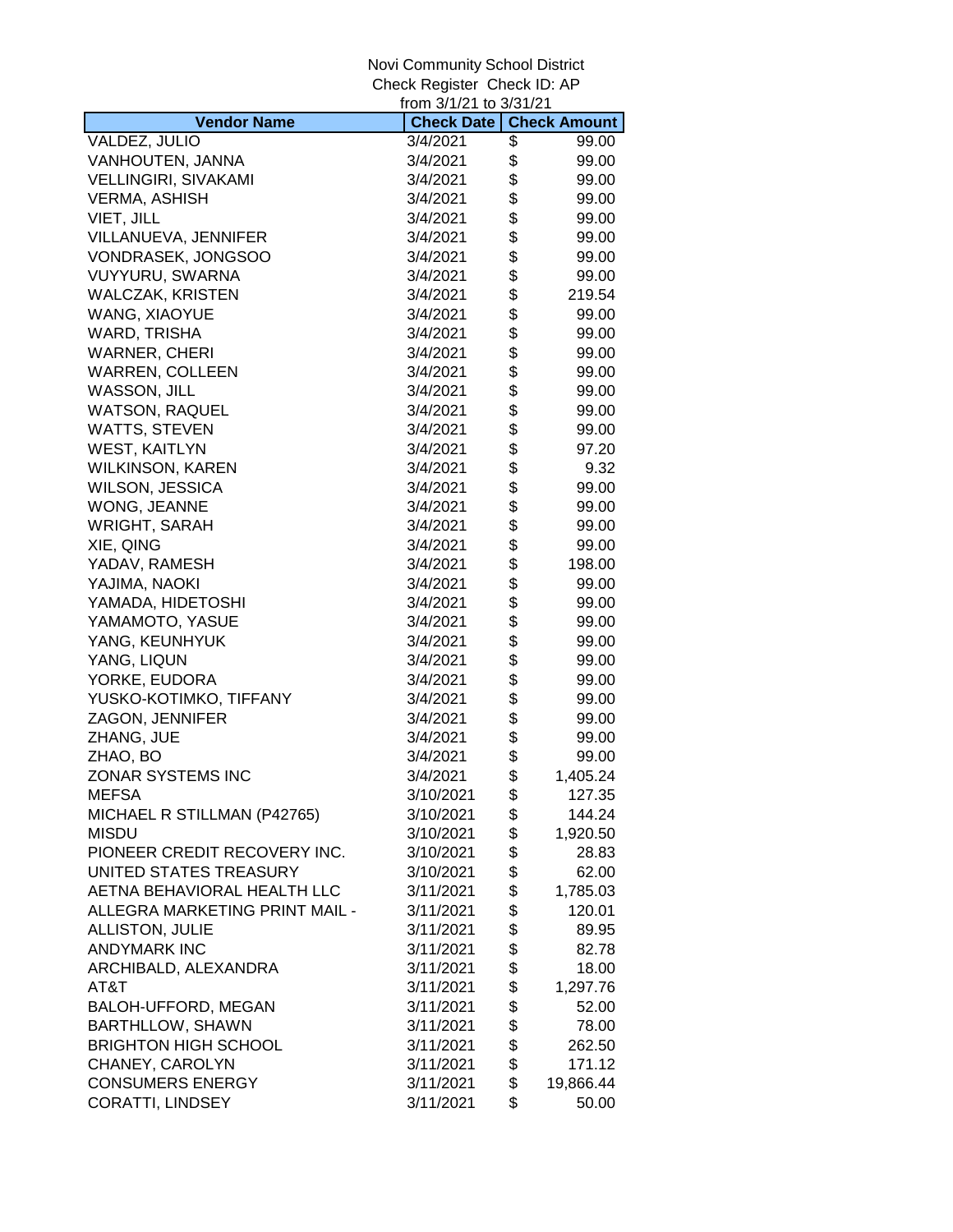|                                   | from 3/1/21 to 3/31/21 |                     |
|-----------------------------------|------------------------|---------------------|
| <b>Vendor Name</b>                | <b>Check Date</b>      | <b>Check Amount</b> |
| DICRISTOFARO, DANIEL P.           | 3/11/2021              | \$<br>325.00        |
| DIRECT ENERGY BUSINESS INC        | 3/11/2021              | \$<br>54,677.74     |
| DONBERGER, MICHELLE               | 3/11/2021              | \$<br>412.51        |
| DTE ENERGY                        | 3/11/2021              | \$<br>8,331.54      |
| ENVIRO-CLEAN SERVICES INC         | 3/11/2021              | \$<br>160,103.05    |
| <b>GOODHEART WILCOX PUBLISHER</b> | 3/11/2021              | \$<br>22,947.56     |
| <b>H &amp; H ENTERPRISES INC</b>  | 3/11/2021              | \$<br>475.00        |
| INACOMP TECHNICAL SERVICES GRO    | 3/11/2021              | \$<br>999.00        |
| INTERIM HOME HEALTHCARE OF OAK    | 3/11/2021              | \$<br>3,630.00      |
| INTERNATIONAL BACCALAUREATE OR    | 3/11/2021              | \$<br>8,262.00      |
| INTERNATIONAL CONTROLS AND EQU    | 3/11/2021              | \$<br>7,023.00      |
| JANTZ, ANGELA                     | 3/11/2021              | \$<br>122.48        |
| JOHNSON CONTROLS FIRE PROTECTI    | 3/11/2021              | \$<br>5,255.80      |
| LEARNING SCIENCES INTERNATIONA    | 3/11/2021              | \$<br>1,000.00      |
| LEVRAN, ZVI                       | 3/11/2021              | \$<br>1,000.00      |
| LIFE INSURANCE COMPANY OF NORT    | 3/11/2021              | \$<br>24,177.50     |
| MALLIPUDI, SWAPNA                 | 3/11/2021              | \$<br>69.93         |
| MASI, BRYAN                       | 3/11/2021              | \$<br>150.00        |
| <b>MCMORRIS, ALSINA</b>           | 3/11/2021              | \$<br>360.00        |
| <b>MERCY HIGH SCHOOL</b>          | 3/11/2021              | \$<br>1,645.00      |
|                                   |                        | \$                  |
| <b>NEFF MOTIVATION INC</b>        | 3/11/2021              | 1,690.60            |
| NICHOLS PAPER & SUPPLY COMPANY    | 3/11/2021              | \$<br>1,357.80      |
| NOHERIA, ROHIT                    | 3/11/2021              | \$<br>1,319.27      |
| <b>NOVI ICE ARENA</b>             | 3/11/2021              | \$<br>4,511.67      |
| OZAWA, KANON                      | 3/11/2021              | \$<br>164.31        |
| <b>PEARSON</b>                    | 3/11/2021              | \$<br>64.61         |
| PITNEY BOWES GLOBAL FINANCIAL     | 3/11/2021              | \$<br>690.48        |
| PITSCO INC                        | 3/11/2021              | \$<br>48.75         |
| PLM LAKE AND LAND MANAGEMENT      | 3/11/2021              | \$<br>805.50        |
| PLYMOUTH PT SPECIALISTS           | 3/11/2021              | \$<br>2,982.00      |
| <b>RELIABLE DELIVERY</b>          | 3/11/2021              | \$<br>1,867.50      |
| ROYAL OAK HIGH SCHOOL             | 3/11/2021              | \$<br>350.00        |
| SADU, SWAPNA                      | 3/11/2021              | \$<br>75.00         |
| SAFEWAY SHREDDING LLC             | 3/11/2021              | \$<br>60.00         |
| SAMULSKI, BRIAN                   | 3/11/2021              | \$<br>150.00        |
| SCHNURSTEIN, LAURA                | 3/11/2021              | \$<br>35.99         |
| SPINS BOWL CANTON LLC             | 3/11/2021              | \$<br>105.00        |
| TAYLOR, DANIEL                    | 3/11/2021              | \$<br>40.45         |
| TEAM SPORTS INC                   | 3/11/2021              | \$<br>1,677.29      |
| THRUN LAW FIRM P.C.               | 3/11/2021              | \$<br>6,850.00      |
| <b>TW SHIRTS</b>                  | 3/11/2021              | \$<br>400.00        |
| UTICA COMMUNITY SCHOOLS           | 3/11/2021              | \$<br>100.00        |
| VANDRANGI, RAVI KIRAN             | 3/11/2021              | \$<br>61.00         |
| <b>VSC INC</b>                    | 3/11/2021              | \$<br>2,508.00      |
| <b>WAGEWORKS INC</b>              | 3/11/2021              | \$<br>6,382.96      |
| <b>WAYNE RESA</b>                 | 3/11/2021              | \$<br>1,500.00      |
| WEB BENEFITS DESIGN CORPORATIO    | 3/11/2021              | \$<br>3,642.00      |
| <b>WEST, KAITLYN</b>              | 3/11/2021              | \$<br>902.30        |
| YAMANAKA, FUMIHIRO                | 3/11/2021              | \$<br>32.50         |
| ZUK, GARRETT                      | 3/11/2021              | \$<br>112.00        |
| A PARTS WAREHOUSE                 | 3/18/2021              | \$<br>212.19        |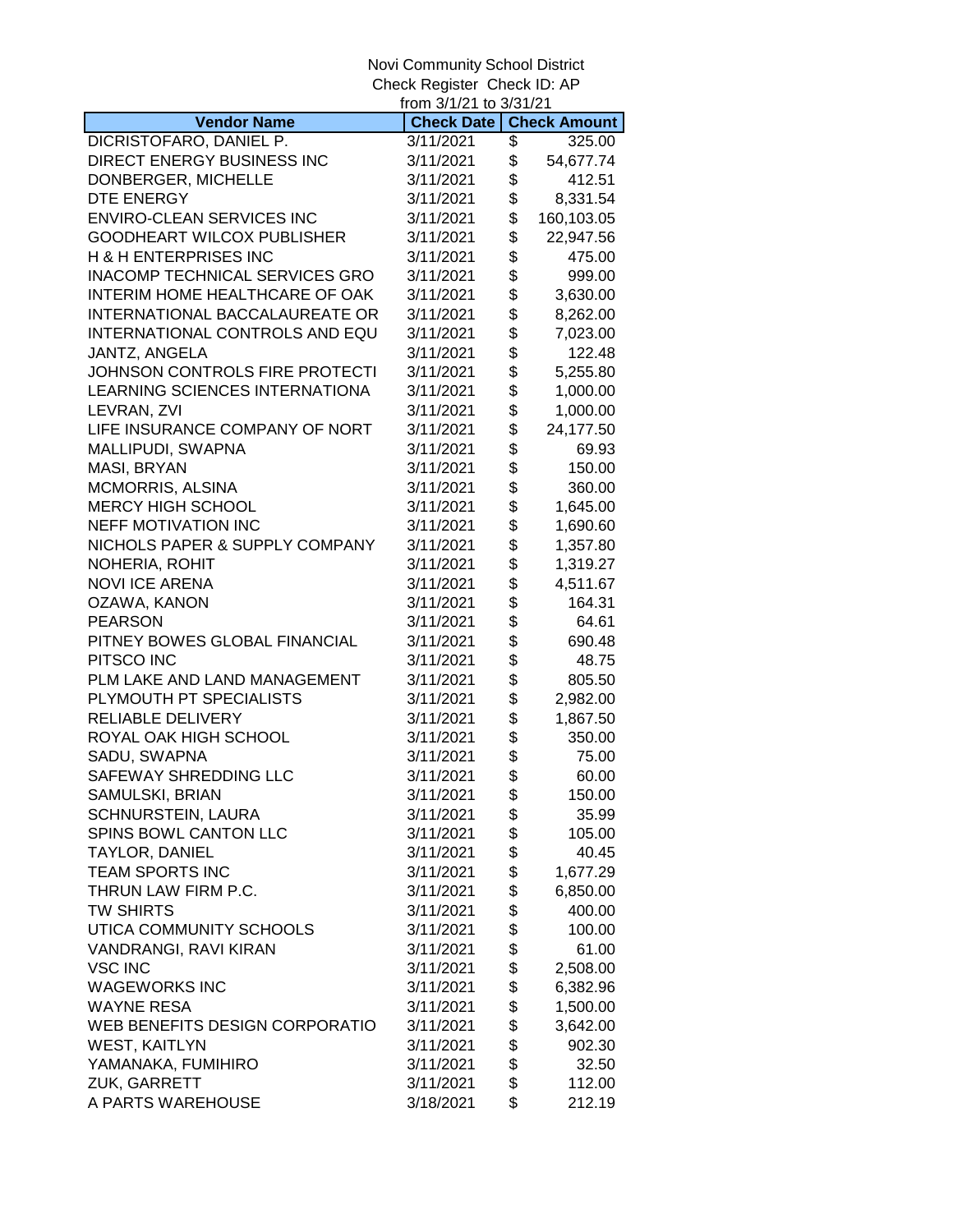|                                       | from 3/1/21 to 3/31/21 |    |                     |  |
|---------------------------------------|------------------------|----|---------------------|--|
| <b>Vendor Name</b>                    | <b>Check Date</b>      |    | <b>Check Amount</b> |  |
| <b>ALLIED INC</b>                     | 3/18/2021              | \$ | 827.26              |  |
| AMALFITANO, KRISTIN                   | 3/18/2021              | \$ | 119.00              |  |
| ANGERSTEIN, JESSICA                   | 3/18/2021              | \$ | 119.00              |  |
| AVENTRIC TECHNOLOGIES LLC             | 3/18/2021              | \$ | 651.00              |  |
| CAMILLERI, JENNIFER                   | 3/18/2021              | \$ | 35.50               |  |
| CHAVDA, LUBNA                         | 3/18/2021              | \$ | 119.00              |  |
| CHELLIAH, MALAYARASAN                 | 3/18/2021              | \$ | 119.00              |  |
| CHRISTEN, JAMIE                       | 3/18/2021              | \$ | 19.95               |  |
| <b>CINTAS CORPORATION #31</b>         | 3/18/2021              | \$ | 190.76              |  |
| CITY OF NOVI WATER & SEWER DEP        | 3/18/2021              | \$ | 3,484.20            |  |
| COIMBRA, GUILHERME                    | 3/18/2021              | \$ | 119.00              |  |
| <b>CONSUMERS ENERGY</b>               | 3/18/2021              | \$ | 8,081.72            |  |
| <b>CUMMINS BRIDGEWAY LLC</b>          | 3/18/2021              | \$ | 149.24              |  |
| DOUGHERTY, MICHAEL                    | 3/18/2021              | \$ | 119.00              |  |
| ESKO ROOFING & SHEET METAL INC        | 3/18/2021              | \$ | 368.00              |  |
| FORESITE DESIGN INC                   | 3/18/2021              | \$ | 32,800.00           |  |
| FUNFGELD, JANE                        | 3/18/2021              | \$ | 100.00              |  |
| GFL ENVIRONMENTAL USA INC.            | 3/18/2021              | \$ | 325.00              |  |
| <b>INTEGRATED DESIGN SOLUTIONS LL</b> | 3/18/2021              | \$ | 42,358.92           |  |
| JACKSON TRUCK SERVICE INC             | 3/18/2021              | \$ | 171.80              |  |
| <b>JENNINGS, PRESTON</b>              | 3/18/2021              | \$ | 70.25               |  |
| JOHNSON CONTROLS FIRE PROTECTI        | 3/18/2021              | \$ | 6,732.80            |  |
| KHAN, HUMERA                          | 3/18/2021              | \$ | 119.00              |  |
| LYON OAKS GOLF CLUB                   | 3/18/2021              | \$ | 846.00              |  |
| MACARTHUR, ELLA                       | 3/18/2021              | \$ | 34.77               |  |
| MCMASTER-CARR SUPPLY COMPANY          | 3/18/2021              | \$ | 48.40               |  |
| MURUGAN, DHANALAKSHMI                 | 3/18/2021              | \$ | 119.00              |  |
| NORTHVILLE STITCHING POST LLC         | 3/18/2021              | \$ | 286.00              |  |
| PINREDDY, MAHENDER                    | 3/18/2021              | \$ | 238.00              |  |
| PITSCO INC                            | 3/18/2021              | \$ | 106.57              |  |
| PRINTNOLOGY INC                       | 3/18/2021              | \$ | 40.00               |  |
| RAMAWICKRAMA, JAGATH                  | 3/18/2021              | \$ | 119.00              |  |
| <b>SCHOLASTIC BOOK FAIRS</b>          | 3/18/2021              | \$ | 3,707.22            |  |
| SECREST WARDLE LYNCH HAMPTON T        | 3/18/2021              | \$ | 62.78               |  |
| SUBRAMANIAM, PARVATHEE                | 3/18/2021              | \$ | 685.96              |  |
| SUREDDI, SRINIVASAN                   | 3/18/2021              | \$ | 238.00              |  |
| <b>TEAM SPORTS INC</b>                | 3/18/2021              | \$ | 591.00              |  |
| TRUONG, JENNY                         | 3/18/2021              | \$ | 119.00              |  |
| TUMKUR-GOPALAKRISHNA, SHILPA          | 3/18/2021              | \$ | 1,131.00            |  |
| <b>VEX ROBOTICS INC</b>               | 3/18/2021              | \$ | 381.02              |  |
| AT&T                                  | 3/19/2021              | \$ | 3,304.57            |  |
| AT&T                                  | 3/19/2021              | \$ | 639.92              |  |
| <b>AT&amp;T MOBILITY</b>              | 3/19/2021              | \$ | 1,275.52            |  |
| <b>CINTAS CORPORATION #31</b>         | 3/19/2021              | \$ | 95.38               |  |
| <b>ERICKSON, LISA</b>                 | 3/19/2021              | \$ | 85.46               |  |
| EVER KOLD REFRIGERATION               | 3/19/2021              | \$ | 208.00              |  |
| <b>GOODWILL INDUSTRIES OF GREATER</b> |                        | \$ |                     |  |
| HORIZON ENGINEERING ASSOCIATES        | 3/19/2021              | \$ | 6,522.36            |  |
|                                       | 3/19/2021              |    | 633.96              |  |
| HP INC<br>HUMANEX VENTURES LLC        | 3/19/2021              | \$ | 1,039.85            |  |
|                                       | 3/19/2021              | \$ | 127,153.50          |  |
| JACKSON TRUCK SERVICE INC             | 3/19/2021              | \$ | 1,072.98            |  |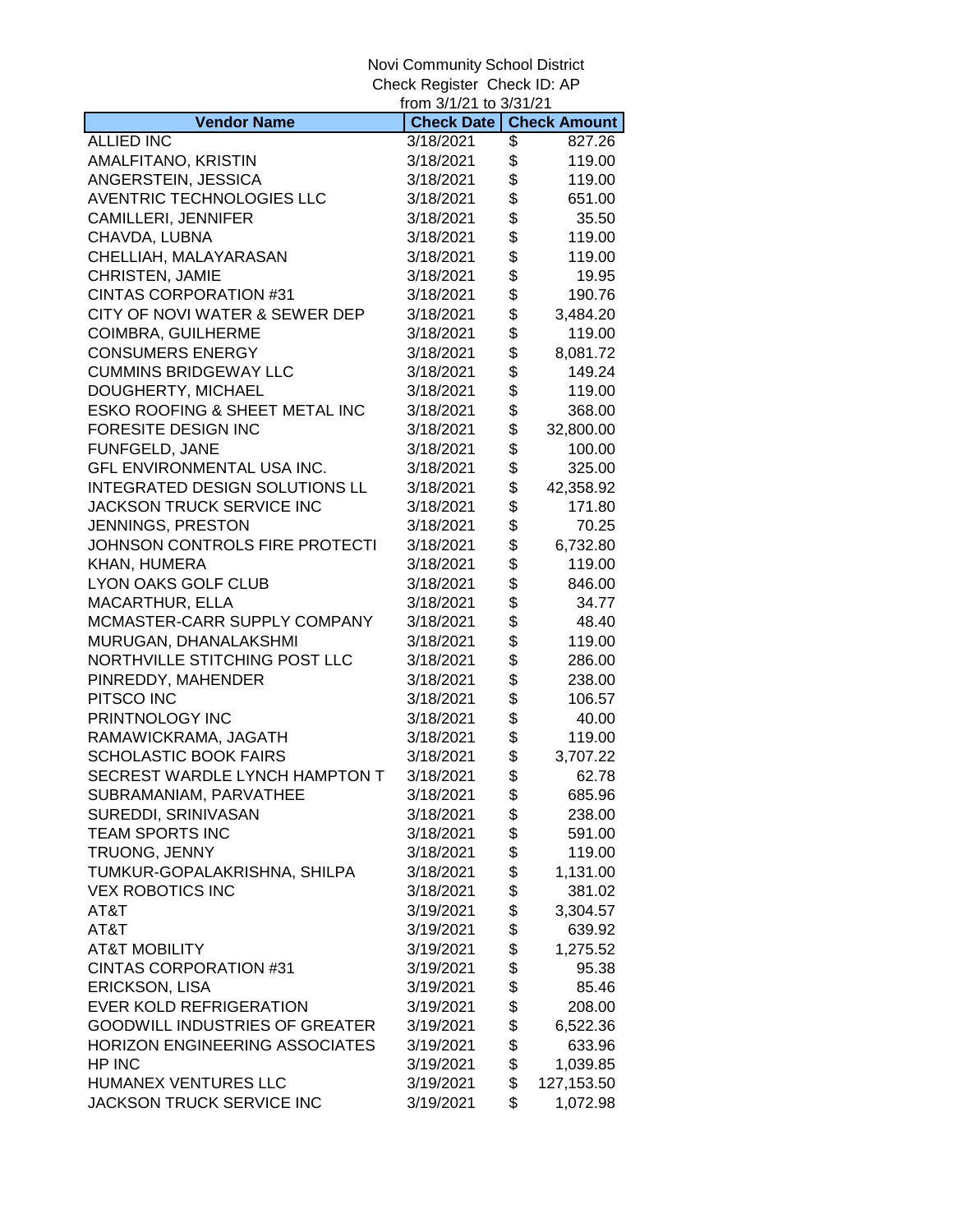|                                       | from 3/1/21 to 3/31/21 |    |                     |  |
|---------------------------------------|------------------------|----|---------------------|--|
| <b>Vendor Name</b>                    | <b>Check Date</b>      |    | <b>Check Amount</b> |  |
| PETTY CASH-ROBERT BAKER OR MAR        | 3/19/2021              | \$ | 280.00              |  |
| REDDY, SHILPI                         | 3/19/2021              | \$ | 215.00              |  |
| SENIOR ALL NIGHT PARTY                | 3/19/2021              | \$ | 5,475.00            |  |
| SERVICAR OF MICHIGAN INC.             | 3/19/2021              | \$ | 14,616.00           |  |
| A AND R REPAIRS BAKER'S KNEAD         | 3/25/2021              | \$ | 963.71              |  |
| A PARTS WAREHOUSE                     | 3/25/2021              | \$ | 640.13              |  |
| ABEL, MARCI                           | 3/25/2021              | \$ | 134.91              |  |
| ADN ADMINISTRATORS INC                | 3/25/2021              | \$ | 3,777.20            |  |
| ALIAJ, EMANUELA                       | 3/25/2021              | \$ | 34.00               |  |
| <b>ASCENSION MICHIGAN AT WORK</b>     | 3/25/2021              | \$ | 127.00              |  |
| AVONDALE FORENSICS BOOSTERS           | 3/25/2021              | \$ | 80.00               |  |
| <b>BRIGHTON HIGH SCHOOL</b>           | 3/25/2021              | \$ | 75.00               |  |
| CAMPOS, MICHELLE                      | 3/25/2021              | \$ | 91.19               |  |
| <b>CINTAS CORPORATION #31</b>         | 3/25/2021              | \$ | 95.38               |  |
| <b>CONSUMERS ENERGY</b>               | 3/25/2021              | \$ | 645.97              |  |
| <b>CUMMINS BRIDGEWAY LLC</b>          | 3/25/2021              | \$ | 382.36              |  |
| DELEON, ALYSSA MARIE                  | 3/25/2021              | \$ | 300.00              |  |
| DETROIT METRO SKATE COUNCIL           | 3/25/2021              | \$ | 150.00              |  |
| <b>DIGITAL SIGNUP</b>                 | 3/25/2021              | \$ | 482.60              |  |
| <b>EVER KOLD REFRIGERATION</b>        | 3/25/2021              | \$ | 910.00              |  |
| <b>EXECUTIVE ENERGY SERVICES LLC</b>  | 3/25/2021              | \$ | 400.00              |  |
| FLEES, DOUGLAS                        | 3/25/2021              | \$ | 195.00              |  |
| <b>FOUST, BRIAN</b>                   | 3/25/2021              | \$ | 400.00              |  |
| <b>GUNTURI, VENKATA</b>               | 3/25/2021              | \$ | 175.00              |  |
| <b>HOLLAND BUS COMPANY</b>            | 3/25/2021              | \$ | 2,533.34            |  |
| HURON CLINTON METROPOLITAN AUT        | 3/25/2021              | \$ | 168.00              |  |
| <b>INTEGRATED DESIGN SOLUTIONS LL</b> | 3/25/2021              | \$ | 12,732.85           |  |
| INTEGRITY TESTING & SAFETY ADM        | 3/25/2021              | \$ | 385.00              |  |
| JOHNSON CONTROLS FIRE PROTECTI        | 3/25/2021              | \$ | 646.77              |  |
| JSE SCALE & EQUIPMENT INC             | 3/25/2021              | \$ | 125.00              |  |
| <b>JUNGQUIST, KEITH</b>               | 3/25/2021              | \$ | 65.00               |  |
| KOENIG, BERNADETTE                    | 3/25/2021              | \$ | 50.00               |  |
| LB GOLF LLC                           | 3/25/2021              | \$ | 1,635.00            |  |
| MCMORRIS, ALSINA                      | 3/25/2021              | \$ | 315.00              |  |
| MESSA (MICHIGAN EDUCATION SPEC        | 3/25/2021              | \$ | 604,176.70          |  |
| MEYER-GARBOVITS, LISA                 | 3/25/2021              | \$ | 64.80               |  |
| <b>MICHIGAN DECA</b>                  | 3/25/2021              | \$ | 3,710.00            |  |
| MICHIGAN HEALTH COUNCIL               | 3/25/2021              | \$ | 11,340.00           |  |
| MICHIGAN INTERSCHOLASTIC FOREN        | 3/25/2021              | \$ | 563.00              |  |
| MIDWEST COLLABORATIVE FOR LIBR        | 3/25/2021              | \$ | 674.21              |  |
| MIDWEST GOLF & TURF COMPANY           | 3/25/2021              | \$ | 1,249.90            |  |
| MILLER, AMY                           | 3/25/2021              | \$ | 200.00              |  |
| MOORE, JOHN                           | 3/25/2021              | \$ | 67.00               |  |
| <b>NOVI DEERFIELD PTO</b>             | 3/25/2021              | \$ | 175.00              |  |
| <b>NOVI MEADOWS PTO</b>               | 3/25/2021              | \$ | 5,083.15            |  |
| NOVI MIDDLE SCHOOL PTO                | 3/25/2021              | \$ | 3,515.00            |  |
| NOVI WOODS PTO                        | 3/25/2021              | \$ | 250.00              |  |
| <b>NOWAK &amp; FRAUS PLLC</b>         | 3/25/2021              | \$ | 330.00              |  |
| O'CONNOR, DAWN                        | 3/25/2021              | \$ | 25.00               |  |
| OBSERVER & ECCENTRIC/MICHIGAN.        | 3/25/2021              | \$ | 1,493.40            |  |
| ORCHARD HILLS PTO                     | 3/25/2021              | \$ | 584.00              |  |